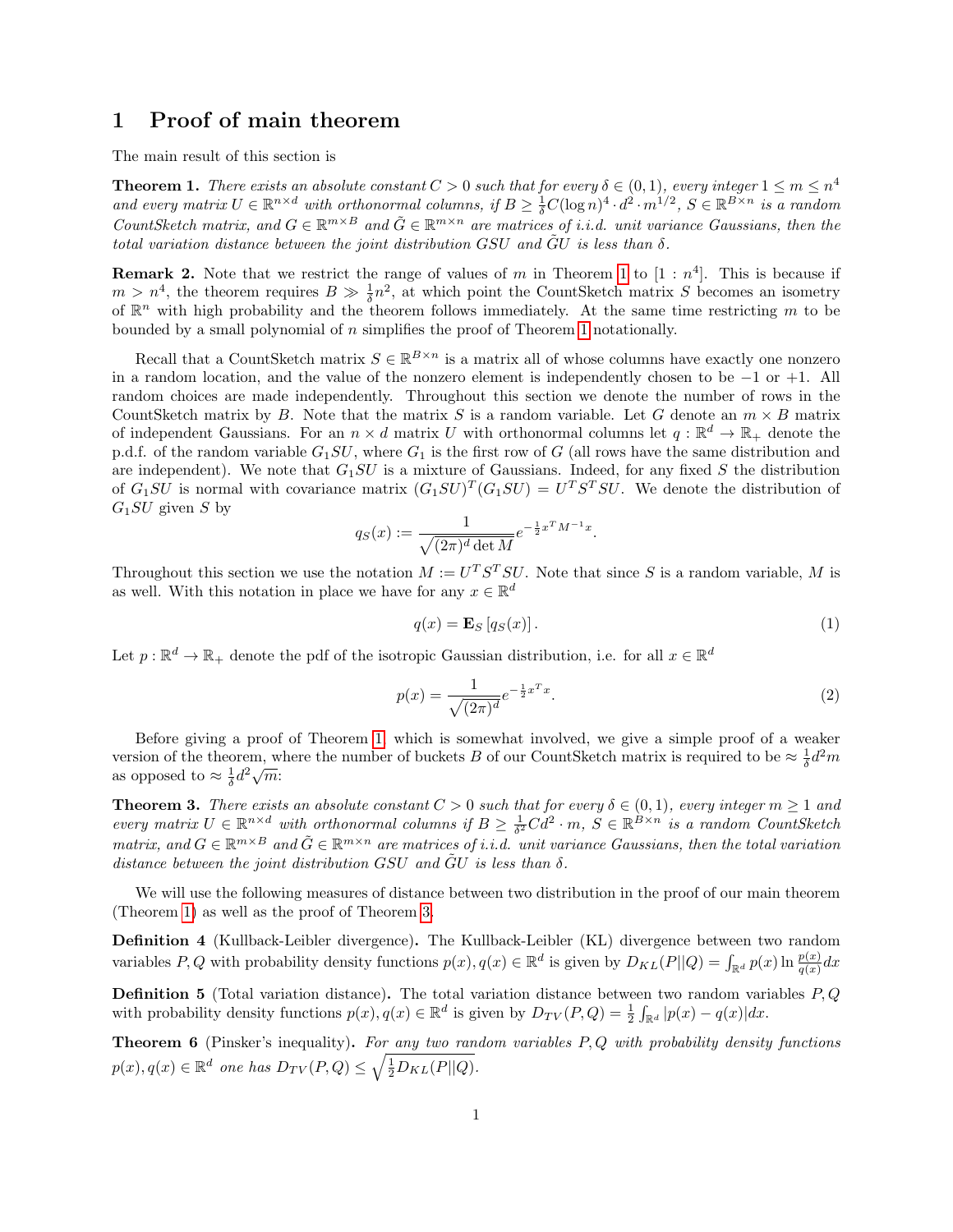The proof of Theorem [3](#page-0-1) uses the following simple claim.

<span id="page-1-0"></span>Claim 7 (KL divergence between multivariate Gaussians). Let  $X \sim N(0, I_d)$  and  $Y \sim N(0, \Sigma)$ . Then  $D_{KL}(X||Y) = \frac{1}{2}\text{Tr}(\Sigma^{-1} - I) + \frac{1}{2}\ln \det \Sigma.$ 

Proof. One has

$$
D_{KL}(X||Y) = \mathbf{E}_{X \sim N(0, I_d)}[-\frac{1}{2}X^TX + \frac{1}{2}X^T\Sigma^{-1}X + \frac{1}{2}\ln \det \Sigma]
$$
  
=  $\mathbf{E}_{X \sim N(0, I_d)}[\frac{1}{2}X^T(\Sigma^{-1} - I)X + \frac{1}{2}\ln \det \Sigma]$   
=  $\frac{1}{2}\mathbf{E}_{X \sim N(0, I_d)}[\text{Tr}((\Sigma^{-1} - I)XX^T)] + \frac{1}{2}\ln \det \Sigma$   
=  $\frac{1}{2}\text{Tr}(\Sigma^{-1} - I) + \frac{1}{2}\ln \det \Sigma,$ 

where we used the fact that for a vector X of independent Gaussians of unit variance one has  $\mathbf{E}_X[X^T A X] =$  $Tr(A)$  for any symmetric A (by rotational invariance of the Gaussian distribution).  $\Box$ 

#### We can now give

**Proof of Theorem [3:](#page-0-1)** One has by Lemma [21,](#page-10-0) (1) (see below; this is a standard property of the CountSketch matrix) that for any  $U \in \mathbb{R}^{n \times d}$  with orthonormal columns, and  $B \geq 1$ , if S is a random CountSketch matrix and  $M = U^T S^T SU$ , then  $\mathbf{E}_S[||M - I||_F^2] = O(d^2/B)$ . By Markov's inequality  $\mathbf{Pr}_S[||I - M||_F >$  $(2/\delta) \cdot O(d^2/B) < \delta/2$ . Let  $\mathcal E$  denote the event that  $||I - M||_F \le (2/\delta) \cdot O(d^2/B)$ . We condition on  $\mathcal E$  in what follows. Since  $B \geq \frac{1}{\delta^3} C d^2 m$  for a sufficiently large absolute constant  $C > 1$ , we have, conditioned on  $\mathcal{E}$ , that

<span id="page-1-1"></span>
$$
||I - M||_F^2 \le (2/\delta) \cdot O(d^2/B) = (2/\delta) \cdot \delta^3 / (Cm) \le 2\delta^2 / (Cm). \tag{3}
$$

Note that in particular we have  $||I - M|| \le ||I - M||_F < 1/2$  conditioned on  $\mathcal E$  as long as  $C > 1$  is larger than an absolute constant.

By Claim [7](#page-1-0) we have  $D_{KL}(X||Y) = \frac{1}{2}\text{Tr}(I - \Sigma^{-1}) + \frac{1}{2}\ln \det \Sigma$ . We now use Taylor expansions of matrix inverse and log det provided by Claim  $9$  and Claim [10](#page-5-1) (see below) to obtain

<span id="page-1-2"></span>
$$
D_{KL}(X||Y) = \frac{1}{2} \text{Tr}(M^{-1} - I) + \frac{1}{2} \ln \det M
$$
  
\n
$$
= \frac{1}{2} \text{Tr} \left( \sum_{k \ge 1} (I - M)^k \right) + \frac{1}{2} \sum_{k \ge 1} \left( -\text{Tr}((I - M)^k)/k \right)
$$
  
\n
$$
= \frac{1}{2} \text{Tr} \left( \sum_{k \ge 2} (I - M)^k \right) + \frac{1}{2} \sum_{k \ge 2} \left( -\text{Tr}((I - M)^k)/k \right)
$$
  
\n
$$
= O(\text{Tr}((I - M)^2)) \qquad \text{(since } ||I - M||_2 \le ||I - M||_F < 1/2)
$$
  
\n
$$
= O(||I - M||_F^2)
$$
  
\n
$$
= O(2\delta^2/(Cm)) \qquad \text{(by (3))}
$$
  
\n
$$
\le (\delta/4)^2/m \qquad (4)
$$

as long as  $C > 1$  is larger than an absolute constant. This shows that for every  $S \in \mathcal{E}$  one has  $D_{KL}(p||q_S) \leq$  $(\delta/4)^2/m$ , and thus  $D_{KL}(p||\tilde{q}|\mathcal{E}]) \leq (\delta/4)^2/m$ , where we let  $\tilde{q}(x) := \mathbf{E}_S[q_S(x)|\mathcal{E}].$ 

We now observe that the vectors  $(G_i SU)_{i=1}^m$  and  $(\tilde{G}_i U)_{i=1}^m$  are vectors of independent samples from distributions  $q(x)$  and  $p(x)$  respectively. We denote the corresponding product distributions by  $q^m$  and  $p^m$ . Since the good event E constructed above occurs with probability at least  $1 - \delta/2$ , it suffices to consider the distributions  $\tilde{q}(x)$  and  $p(x)$ , as

$$
D_{TV}(q^m, p^m) \le \Pr[\bar{\mathcal{E}}] + D_{TV}(q^m, p^m | \mathcal{E}) = \Pr[\bar{\mathcal{E}}] + D_{TV}(\tilde{q}^m, p^m),\tag{5}
$$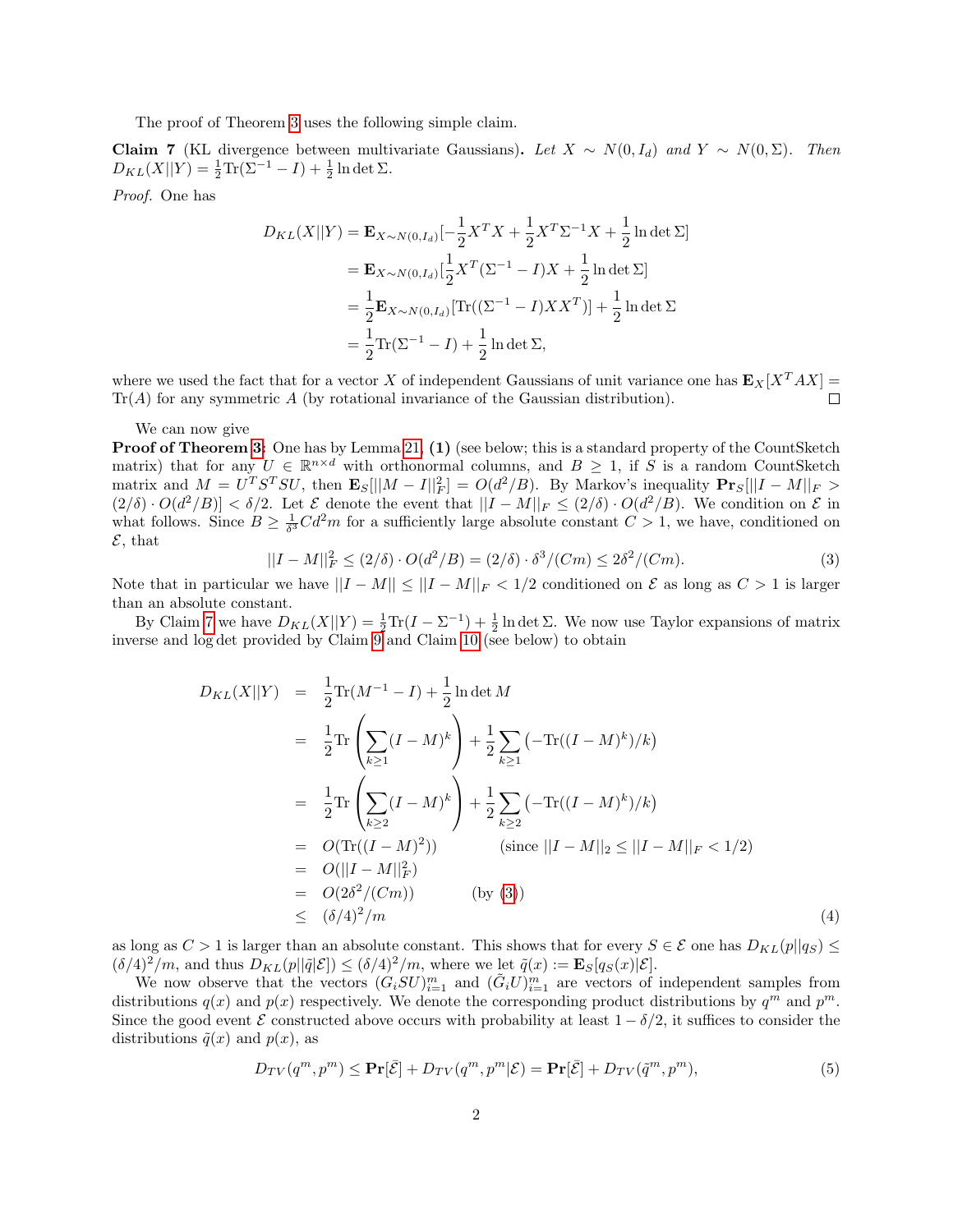where  $D_{TV}(q^m, p^m | \mathcal{E}) = D_{TV}(\tilde{q}^m, p^m)$  stands for the total variation distance between the distribution of  $(\tilde{G}_i U)_{i=1}^m$  and the distribution of  $(\tilde{G}_i SU)_{i=1}^m$  conditioned on  $S \in \mathcal{E}$ . We can now use the estimate from [\(4\)](#page-1-2) to get

$$
D_{TV}(\tilde{q}^m, p^m) \le \sqrt{\frac{1}{2}D_{KL}(p^m || \tilde{q}^m)}
$$
 (by Pinsker's inequality)  
\n
$$
= \sqrt{\frac{m}{2}D_{KL}(p||\tilde{q})}
$$
 (by additivity of KL divergence over product spaces)  
\n
$$
\le \sqrt{\frac{m}{2} \cdot (\delta/4)^2/m}
$$
 (by (4))  
\n
$$
\le \delta/4.
$$
 (6)

 $\Box$ 

The main source of hardness in proving the stronger result provided by Theorem [1](#page-0-0) comes from the fact that unlike the setting of Theorem [3,](#page-0-1) where most elements in the mixture are close to isotropic Gaussians in KL divergence, in the setting of Theorem [1](#page-0-0) most elements of the mixture are too far from isotropic Gaussians to establish our result directly (this can be seen by verifying that the bounds of Theorem [3](#page-0-1) on the KL divergence of  $q_S$  to p are essentially tight). Thus, the main technical challenge in proving Theorem [1](#page-0-0) consists of analyzing the effect of averaging over random CountSketch matrices that is involved in the definition of  $q(x)$  in [\(1\)](#page-0-2). The core technical result behind the proof of Theorem [1](#page-0-0) is Lemma [8,](#page-3-0) stated below. Ideally, we would like a lemma that states that the ratio of the pdfs  $q(x)/p(x)$  is very close to 1 for 'typical' values of x (for appropriate definition of a set of 'typical' x). Unfortunately, it is not clear how to achieve this result for the distribution  $q(x)$  defined in [\(1\)](#page-0-2). The problem is that some choices of CountSketch matrices  $S$  may lead to degenerate Gaussian distributions that are hard to analyze. For example, when  $S$  is not a subspace embedding, the matrix M may even be rank-deficient, and the inverse  $M^{-1}$  is then ill-defined. To avoid these issues, we work with an alternative definition. Specifically, instead of averaging the distributions  $\frac{1}{\sqrt{1-\frac{1}{\sqrt{1-\frac{1}{\sqrt{1-\frac{1}{\sqrt{1-\frac{1}{\sqrt{1-\frac{1}{\sqrt{1-\frac{1}{\sqrt{1-\frac{1}{\sqrt{1-\frac{1}{\sqrt{1-\frac{1}{\sqrt{1-\frac{1}{\sqrt{1-\frac{1}{\sqrt{1-\frac{1}{\sqrt{1-\frac{1}{\sqrt{1-\frac{1}{\sqrt{1-\frac{1}{\sqrt{1-\frac{1}{\sqrt{1-\frac{1}{\sqrt{1-\frac{1}{\sqrt{1-\frac{1}{\sqrt{1-\frac{1}{\sqrt{1-\frac{1}{\sqrt{1-\frac{1}{\sqrt{1-\frac{1}{\sqrt{1-\frac{1$  $\frac{1}{(2\pi)^d \det M} e^{-\frac{1}{2}x^T M^{-1}x}$  over all CountSketch matrices, we define a high probability event  $\mathcal E$  in the space of matrices S (see Lemma [8](#page-3-0) for the definition) and reason about the modified distribution  $\tilde{q}(x)$  defined as

<span id="page-2-0"></span>
$$
\tilde{q}(x) = \mathbf{E}_S \left[ \frac{1}{\sqrt{(2\pi)^d \det M}} e^{-\frac{1}{2}x^T M^{-1} x} \middle| \mathcal{E} \right]. \tag{7}
$$

For technical reasons it turns out to be useful to define yet another distribution

<span id="page-2-1"></span>
$$
q'(x) = \mathbf{E}_S \left[ \frac{1}{\sqrt{(2\pi)^d \det M}} e^{-\frac{1}{2}x^T M^{-1} x} \cdot \mathbf{I}[x \in \mathcal{T}(S, U)] \middle| \mathcal{E} \right] + \xi \cdot p(x), \tag{8}
$$

where  $\xi = \mathbf{E}_S [\mathbf{Pr}_{X \sim q_S}[X \notin \mathcal{T}(S, U)] | \mathcal{E}] \leq n^{-20}$  and for each  $S \in \mathcal{E}$  and U with orthonormal columns the set  $\mathcal{T}(S, U)$  (see Definition [12\)](#page-6-0) is an appropriately defined set of  $x \in \mathbb{R}^d$  that are 'typical' for S and U. We first note that  $q'$  is indeed the p.d.f. of a distribution. First, it is clear that  $q'(x) \geq 0$  for all x. Second, we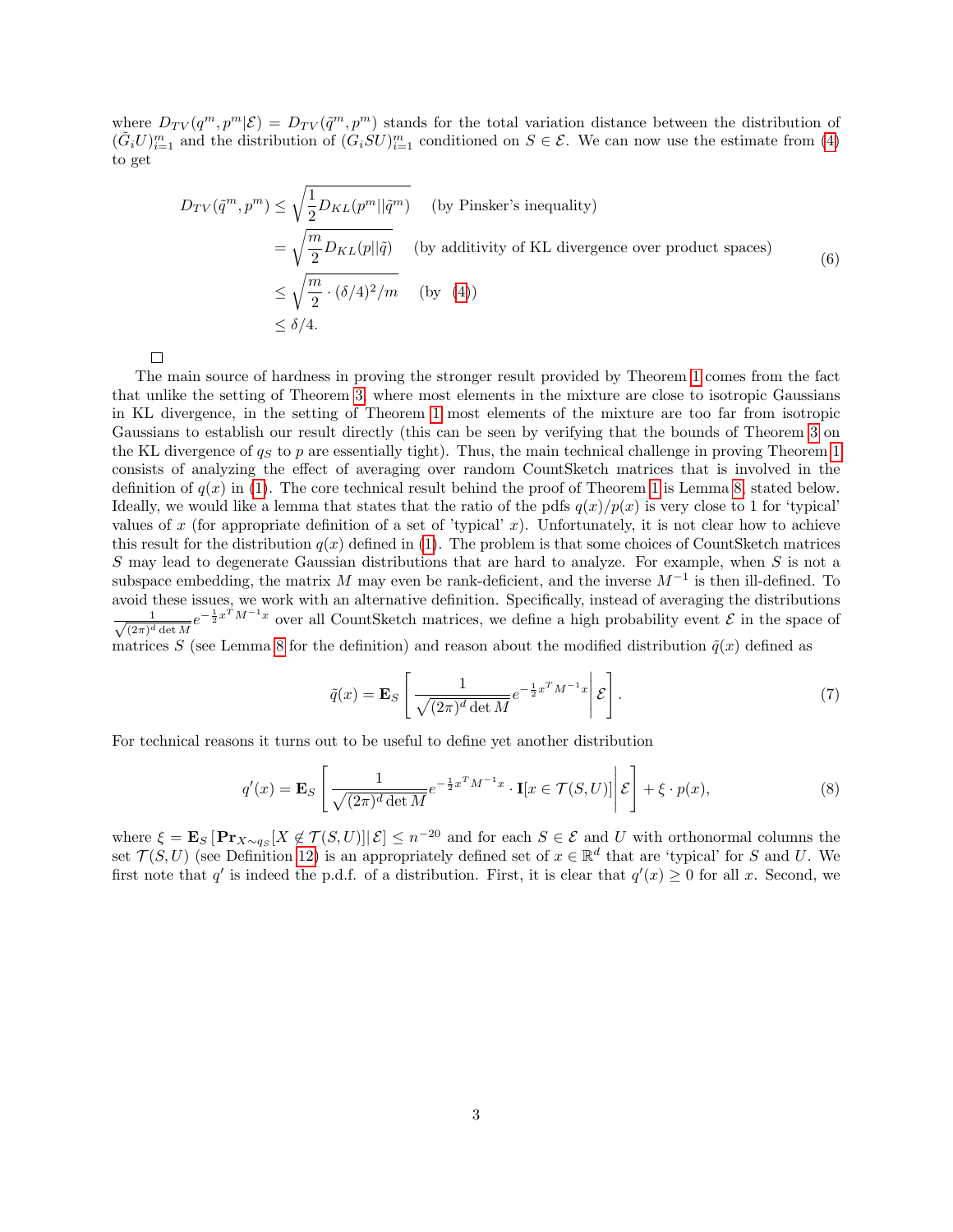have

$$
\int_{\mathbb{R}^d} q'(x) dx = \int_{\mathbb{R}^d} \mathbf{E}_S \left[ \frac{1}{\sqrt{(2\pi)^d \det M}} e^{-\frac{1}{2}x^T M^{-1}x} \cdot \mathbf{I}[x \in \mathcal{T}(S, U)] \middle| \mathcal{E} \right] + \xi \cdot \int_{\mathbb{R}^d} p(x) dx
$$
  
\n
$$
= 1 - \int_{\mathbb{R}^d} \mathbf{E}_S \left[ \frac{1}{\sqrt{(2\pi)^d \det M}} e^{-\frac{1}{2}x^T M^{-1}x} \cdot \mathbf{I}[x \notin \mathcal{T}(S, U)] \middle| \mathcal{E} \right] + \xi
$$
  
\n
$$
= 1 - \mathbf{E}_S \left[ \int_{\mathbb{R}^d} \frac{1}{\sqrt{(2\pi)^d \det M}} e^{-\frac{1}{2}x^T M^{-1}x} \cdot \mathbf{I}[x \notin \mathcal{T}(S, U)] dx \middle| \mathcal{E} \right] + \xi
$$
  
\n
$$
= 1 - \mathbf{E}_S \left[ \int_{\mathbb{R}^d \setminus \mathcal{T}(S, U)} \frac{1}{\sqrt{(2\pi)^d \det M}} e^{-\frac{1}{2}x^T M^{-1}x} dx \middle| \mathcal{E} \right] + \xi
$$
  
\n
$$
= 1 - \mathbf{E}_S \left[ \mathbf{Pr}_{X \sim q_S}[X \notin \mathcal{T}(S, U)] \middle| \mathcal{E} \right] + \xi
$$
  
\n
$$
= 1, \quad \text{(by definition of } \xi)
$$

as required.

As we show below, the total variation distance between  $q'$  and  $\tilde{q}$  is a small  $n^{-10}$ , so working with  $q'$ suffices. The main argument of our proof shows that the distribution  $q'(x)$  is close to  $p(x)$  for 'typical'  $x \in \mathbb{R}^d$ . Then since q' is close to  $\tilde{q}$  and the event E occurs with high probability, this suffices for a proof of Theorem [1.](#page-0-0) Formally, the core technical result behind the proof of Theorem [1](#page-0-0) is

<span id="page-3-0"></span>**Lemma 8.** There exists an absolute constant  $C > 0$  such that for every  $\delta \in (0,1)$  and every matrix  $U \in \mathbb{R}^{n \times d}$ with orthonormal columns if  $B \geq \frac{1}{\delta}C(\log n)^4 d^2$  there exists a set  $\mathcal E$  of CountSketch matrices and a subset  $\mathcal{T}^* \subseteq \mathbb{R}^d$  that satisfies  $\mathbf{Pr}_{X \sim p}[X \notin \mathcal{T}^*] \leq n^{-10}$  and  $\mathbf{Pr}_{X \sim \tilde{q}}[X \notin \mathcal{T}^*] \leq n^{-10}$  such that if  $S \in \mathbb{R}^{B \times n}$  is a random CountSketch matrix, then (1)  $Pr_S[\mathcal{E}] \geq 1 - \delta/3$ , and (2) for all  $x \in \mathcal{T}^*$  one has

$$
\left| \frac{q'(x)}{p(x)} - 1 \right| \le O((d^2 \log^4 n)/B) + O(n^{-10}).
$$

We now prove Theorem [1](#page-0-0) assuming Lemma [8](#page-3-0) and Claim [15.](#page-6-1) After this, we then prove Lemma 8 and Claim [15.](#page-6-1) We now give

**Proof of Theorem [1:](#page-0-0)** The proof relies on the observation that the vectors  $(G_i SU)_{i=1}^m$  and  $(\tilde{G}_i U)_{i=1}^m$  are vectors of independent samples from distributions  $q(x)$  and  $p(x)$  respectively. We denote the corresponding product distributions by  $q^m$  and  $p^m$ . Since the good event  $\mathcal E$  constructed in Lemma [8](#page-3-0) occurs with probability at least  $1 - \delta/3$ , it suffices to consider the distributions  $\tilde{q}(x)$  and  $p(x)$ , as

<span id="page-3-2"></span>
$$
D_{TV}(q^m, p^m) \le \mathbf{Pr}[\bar{\mathcal{E}}] + D_{TV}(\tilde{q}^m, p^m | \mathcal{E}),\tag{9}
$$

where  $D_{TV}(\tilde{q}^m, p^m | \mathcal{E})$  stands for the total variation distance between the distribution of  $(\tilde{G}_i U)_{i=1}^m$  and the distribution of  $(G_i SU)_{i=1}^m$  conditioned on  $S \in \mathcal{E}$ . Further, we have by the triangle inequality

<span id="page-3-1"></span>
$$
D_{TV}(\tilde{q}^m, p^m | \mathcal{E}) \le D_{TV}((q')^m, p^m | \mathcal{E}) + D_{TV}(\tilde{q}^m, (q')^m | \mathcal{E}) \le D_{TV}((q')^m, p^m | \mathcal{E}) + m \cdot n^{-10},\tag{10}
$$

since  $D_{TV}(\tilde{q}^m, (q')^m | \mathcal{E}) \leq m D_{TV}(\tilde{q}, q' | \mathcal{E}) \leq m n^{-10}$ , where  $D_{TV}(\tilde{q}, q' | \mathcal{E}) \leq n^{-10}$  by Claim [15](#page-6-1) below.

We first prove, using Lemma [8,](#page-3-0) that the KL divergence between  $p(x)$  and  $q'(x)$  restricted to the set  $\mathcal{T}^*$ (whose existence is guaranteed by Lemma [8\)](#page-3-0) is bounded by  $O(((d \log n)^2/B)^2)$ . Specifically, let

$$
p_*(x) := \begin{cases} p(x)/\mathbf{Pr}_{X \sim p}[\mathcal{T}^*] & \text{if } x \in \mathcal{T}^* \\ 0 & \text{o.w.} \end{cases}
$$
(11)

and

$$
q'_{*}(x) := \begin{cases} q'(x)/\mathbf{Pr}_{X \sim q'}[\mathcal{T}^*] & \text{if } x \in \mathcal{T}^* \\ 0 & \text{o.w.} \end{cases}
$$
(12)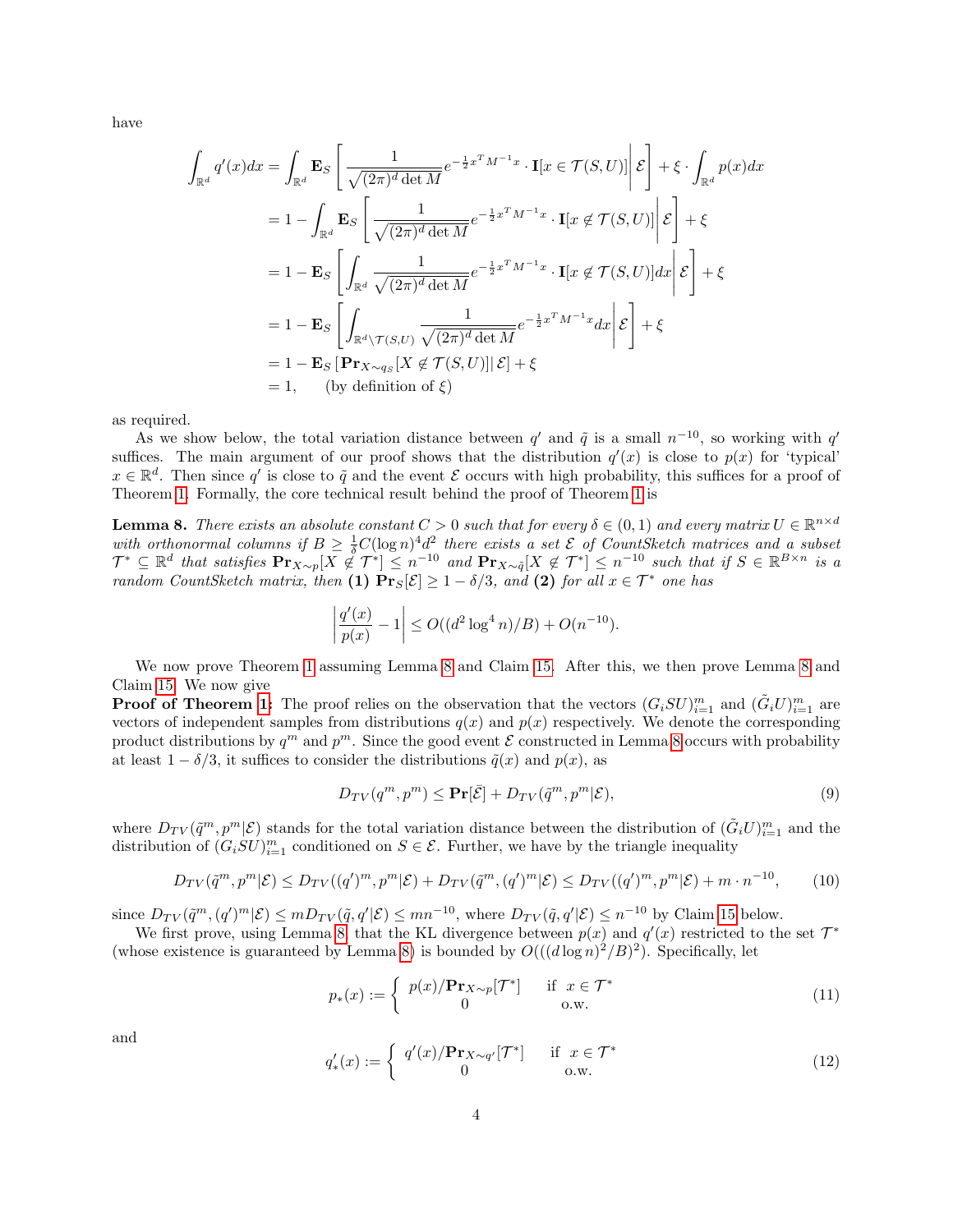Since  $\mathcal{T}^*$  occurs with probability at least  $1 - 1/n^{10}$  under both  $\tilde{q}(x)$  and  $p(x)$  by Lemma [19,](#page-7-0) it suffices to bound the total variation distance between the product of m independent copies of  $q'_{*}(x)$  and m independent copies of  $p_*(x)$ . Specifically,

$$
D_{TV}((q')^m, p^m | \mathcal{E}) \le D_{TV}((q'_*)^m, p_*^m | (\mathcal{T}^*)^m) + m \mathbf{Pr}[q'(\mathbf{R}^d \setminus \mathcal{T}^*)] + m \mathbf{Pr}[p(\mathbb{R}^d \setminus \mathcal{T}^*)]
$$
  
\n
$$
\le D_{TV}((q'_*)^m, p_*^m) + 2mn^{-10}, \qquad \text{(by Lemma 19)}
$$
\n
$$
(13)
$$

<span id="page-4-4"></span>where we used the fact that  $q'_*$  and  $p_*$  are supported on  $\mathcal{T}^*$ . Note that both distributions are still product distributions. By Pinkser's inequality and the product structure we thus get

<span id="page-4-3"></span>
$$
D_{TV}((q'_*)^m, p_*^m) \le \sqrt{\frac{1}{2}D_{KL}((q'_*)^m||p_*^m)}
$$
 (by Pinsker's inequality)  

$$
= \sqrt{\frac{m}{2}D_{KL}(q'_*||p_*)}
$$
 (by additivity of KL divergence over product spaces) (14)

In what follows we bound  $D_{KL}(q'_{*}||p_{*})$ . By Lemma [8](#page-3-0) we have for every  $x \in \mathcal{T}^*$  that

<span id="page-4-0"></span>
$$
|q'(x)/p(x) - 1| \le O((d^2 \log^4 n)/B) + O(n^{-10}),\tag{15}
$$

so

$$
|q'_{*}(x)/p_{*}(x) - 1| = |(q'(x)/p(x)) \cdot \frac{\mathbf{Pr}_{X \sim q'}[\mathcal{T}^{*}]}{\mathbf{Pr}_{X \sim p}[\mathcal{T}^{*}]} - 1| = \frac{\mathbf{Pr}_{X \sim q'}[\mathcal{T}^{*}]}{\mathbf{Pr}_{X \sim p}[\mathcal{T}^{*}]} \cdot |(q'(x)/p(x)) - \frac{\mathbf{Pr}_{X \sim p}[\mathcal{T}^{*}]}{\mathbf{Pr}_{X \sim q'}[\mathcal{T}^{*}]}| \le \frac{\mathbf{Pr}_{X \sim q'}[\mathcal{T}^{*}]}{\mathbf{Pr}_{X \sim p}[\mathcal{T}^{*}]} \cdot (|q'(x)/p(x) - 1| + |1 - \frac{\mathbf{Pr}_{X \sim p}[\mathcal{T}^{*}]}{\mathbf{Pr}_{X \sim q'}[\mathcal{T}^{*}]}|)\n= (1 + O(n^{-10})) \cdot (|q'(x)/p(x) - 1| + O(n^{-10}))\n= O((d^{2} \log^{4} n)/B) + O(n^{-10}). \quad \text{(by (15))}
$$

Since  $B \geq \frac{1}{\delta}Cd^2 \log^4 n$  for a sufficiently large constant  $C > 0$  by assumption of the theorem, we get that

$$
O((d^2 \log^4 n)/B) + O(n^{-10}) < O(1/C) + O(n^{-10}) < 1/2.
$$

<span id="page-4-1"></span>We thus get, using the bound  $|1/(1+x) - 1| \leq 2|x|$  for  $|x| \leq 1/2$ ,

$$
|p_*(x)/q'_*(x) - 1| = \left| \frac{1}{q'_*(x)/p_*(x)} - 1 \right| = \left| \frac{1}{1 + (q'_*(x)/p_*(x) - 1)} - 1 \right|
$$
  
=  $O(|q'_*(x)/p_*(x) - 1|)$   
=  $O((d^2 \log^4 n)/B) + O(n^{-10})$  (16)

We now use the fact that  $|\ln(1+x) - x| \leq 2x^2$  for all  $x \in (-1/10, 1/10)$  to upper bound  $D_{KL}(q'_{*}||p_{*})$ . Specifically, we have

<span id="page-4-2"></span>
$$
D_{KL}(q'_{*}||p_{*}) = \mathbf{E}_{X \sim q'_{*}}[\ln(q'_{*}(X)/p_{*}(X))] \le -\mathbf{E}_{X \sim q'_{*}}[\ln(p_{*}(X)/q'_{*}(X))]
$$
  
\n
$$
\le -\mathbf{E}_{X \sim q'_{*}}[(p_{*}(x)/q'_{*}(x) - 1) - (p_{*}(x)/q'_{*}(x) - 1)^{2}]
$$
  
\n
$$
\le -\mathbf{E}_{X \sim q'_{*}}[p_{*}(x)/q'_{*}(x) - 1] + \mathbf{E}_{X \sim q'_{*}}[(p_{*}(x)/q'_{*}(x) - 1)^{2}]
$$
  
\n
$$
= -(1 - 1) + \mathbf{E}_{X \sim q'_{*}}[(p_{*}(x)/q'_{*}(x) - 1)^{2}]
$$
  
\n
$$
= \mathbf{E}_{X \sim q'_{*}}[(p_{*}(x)/q'_{*}(x) - 1)^{2}]
$$
  
\n
$$
= O(((d^{2} \log^{4} n)/B)^{2} + n^{-10}) \qquad \text{(by (16))}
$$

Since  $B \geq \frac{1}{\delta}C(\log n)^4 d^2 \cdot m^{1/2}$  for a sufficiently large constant  $C > 0$  by assumption of the theorem, substituting the bound of [\(17\)](#page-4-2) into [\(14\)](#page-4-3), we get

$$
D_{TV}((q'_*)^m, p_*^m) \le \sqrt{\frac{m}{2}D_{KL}(q'_*||p_*)} \le \sqrt{\frac{m}{2} \cdot O(((d^2 \log^4 n)/B)^2 + n^{-10})} \le \sqrt{\frac{m}{2} \cdot \delta^2/(8m)} \le \delta/2.
$$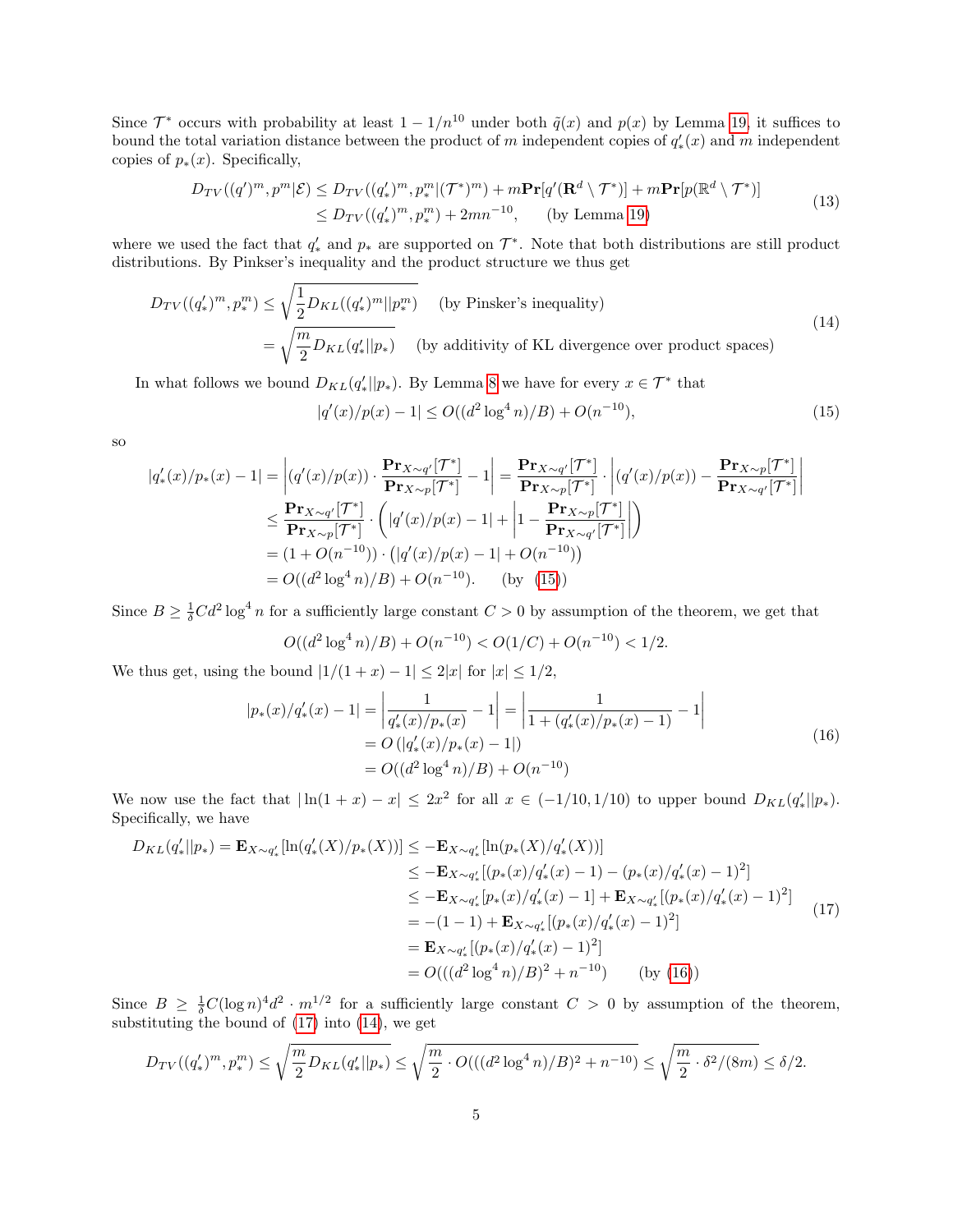Putting this together with [\(13\)](#page-4-4), [\(10\)](#page-3-1) and [\(9\)](#page-3-2) using the assumption that  $m \leq n^4$  gives the result.  $\Box$ The rest of the section is devoted to proving Lemma [8,](#page-3-0) i.e. bounding

$$
q'(x)/p(x) = \mathbf{E}_S \left[ \exp\left(\frac{1}{2}x^T x - \frac{1}{2}x^T M^{-1} x - \frac{1}{2}\log \det M\right) \cdot \mathbf{I}[x \in \mathcal{T}(S, U)] \middle| \mathcal{E} \right] + \xi,
$$
 (18)

<span id="page-5-3"></span>where  $\xi = \mathbf{E}_S [\mathbf{Pr}_{X \sim q_S}[X \notin \mathcal{T}(S, U)] | \mathcal{E}] \leq n^{-20}$ , for 'typical' x sampled from the Gaussian distribution (i.e.  $x \in \mathcal{T}^*$  – see formal definition below).

**Organization.** The rest of this section is organized as follows. We start by defining the set  $\mathcal{E}$  of 'nice' CountSketch matrices in section [1.1,](#page-5-2) and proving that a random CountSketch matrix is likely to be 'nice'. We will in fact define a parameterized set  $\mathcal{E}(\gamma)$  in terms of a parameter  $\gamma$ . In section [1.2](#page-6-2) we define, for each matrix U (which can be thought of as fixed throughout our analysis) with orthonormal columns and CountSketch matrix S, a set  $\mathcal{T}(S, U)$  of  $x \in \mathbb{R}^d$  that are 'typical' for S and U. The ratio of pdfs in [\(18\)](#page-5-3) can be approximated well by a Taylor expansion for such 'typical'  $x \in \mathcal{T}(S, U)$ . These Taylor expansions are developed in section [1.3](#page-6-3) and form the basis of our proof. Unfortunately, these Taylor expansions are valid only for  $x \in \mathcal{T}(S, U)$ , i.e. for x that are 'typical' with respect to a given S. To complete the proof, we need to construct a universal 'typical' set  $\mathcal{T}^*(U,\gamma)$  of  $x \in \mathbb{R}^d$ , again parameterized in terms of a parameter  $\gamma$ , that will allow for approximation via Taylor expansions for all  $x \in \mathcal{T}^*(U, \gamma)$  and  $S \in \mathcal{E}(\gamma)$ . We construct such a set  $\mathcal{T}^*(U, \gamma)$  in section [1.4.](#page-7-1) Finally, the proof of Lemma [8](#page-3-0) is given in section [1.5.](#page-9-0)

### <span id="page-5-2"></span>1.1 Typical set  $\mathcal E$  of CountSketch matrices and its properties

Our analysis of [\(18\)](#page-5-3) starts by Taylor expanding  $M^{-1}$  and det M around the identity matrix. We now state the Taylor expansions, and the define a (family of) high probability events  $\mathcal{E}(\gamma)$  (equivalently, sets of 'typical' CountSketch matrices) such that the Taylor expansions are valid for matrices  $M \in \mathcal{E}(\gamma)$  for all sufficiently small  $\gamma$ <sup>[1](#page-5-4)</sup>. The Taylor expansions that we use are given by

<span id="page-5-0"></span>Claim 9. For any matrix M with  $||I - M|| < 1/2$  one has  $M^{-1} = (I - (I - M))^{-1} = \sum_{k \geq 0} (I - M)^k$ .

<span id="page-5-1"></span>Claim 10. For any matrix M with  $||I-M|| < 1/2$  one has log det  $M = \log \det(I - (I-M)) = \sum_{k \geq 1} -\text{Tr}((I-M))$  $(M)<sup>k</sup>$ /k.

For a parameter  $\gamma \in (0, 1)$  that we will later set to  $1/\text{poly}(\log n)$ , define event  $\mathcal{E}(\gamma)$  as

$$
\mathcal{E}(\gamma) := \left\{ ||I - M||_F^2 \le \gamma^2 \quad \text{and} \quad |\text{Tr}(I - M)| \le \gamma \right\}.
$$
 (19)

The events  $\mathcal{E}(\gamma)$  occur with high probability even for fairly small  $\gamma$  as long as B is sufficiently large:

<span id="page-5-5"></span>**Claim 11.** For any matrix  $U \in \mathbb{R}^{n \times d}$  with orthonormal columns, any  $B \times n$  CountSketch matrix S we have  $\Pr[\mathcal{E}(\gamma)] \geq 1 - 3(d/\gamma)^2/B$ .

*Proof.* By Lemma [21](#page-10-0) below, we have  $\mathbf{E}_{S}[\|I-M\|_{F}^{2}] \leq 2d^{2}/B$ . Applying Markov's inequality to  $\|I-M\|_{F}^{2}$ , we get

$$
\mathbf{Pr}[||I - M||_F^2 \ge \gamma^2] \le \mathbf{Pr}[||I - M||_F^2 \ge \gamma^2(B/(2d^2)) \cdot \mathbf{E}[||I - M||_F^2]] \le 2(d/\gamma)^2/B
$$

as required.

We also have by Lemma [21](#page-10-0) (fifth bound) that  $\mathbf{E}_{S}[(\text{Tr}(I-M))^{2}] \leq d^{2}/B$ . Applying Markov's inequality to  $(Tr(I - M))^2$ , we get

$$
\mathbf{Pr}[|\text{Tr}(I-M)| \ge \gamma] = \mathbf{Pr}[(\text{Tr}(I-M))^2 \ge \gamma^2] \le \mathbf{Pr}[(\text{Tr}(I-M))^2 \ge \gamma^2(B/(d^2)) \cdot \mathbf{E}[(\text{Tr}(I-M))^2]] \le (d/\gamma)^2/B.
$$
  
A union bound over the two events gives the result.

A union bound over the two events gives the result.

<span id="page-5-4"></span><sup>&</sup>lt;sup>1</sup>Note that we use the notation  $S \in \mathcal{E}(\gamma)$  and  $M \in \mathcal{E}(\gamma)$  interchangeably. This is fine since  $M = U^T S^T S U$  and the matrix  $U$  is fixed.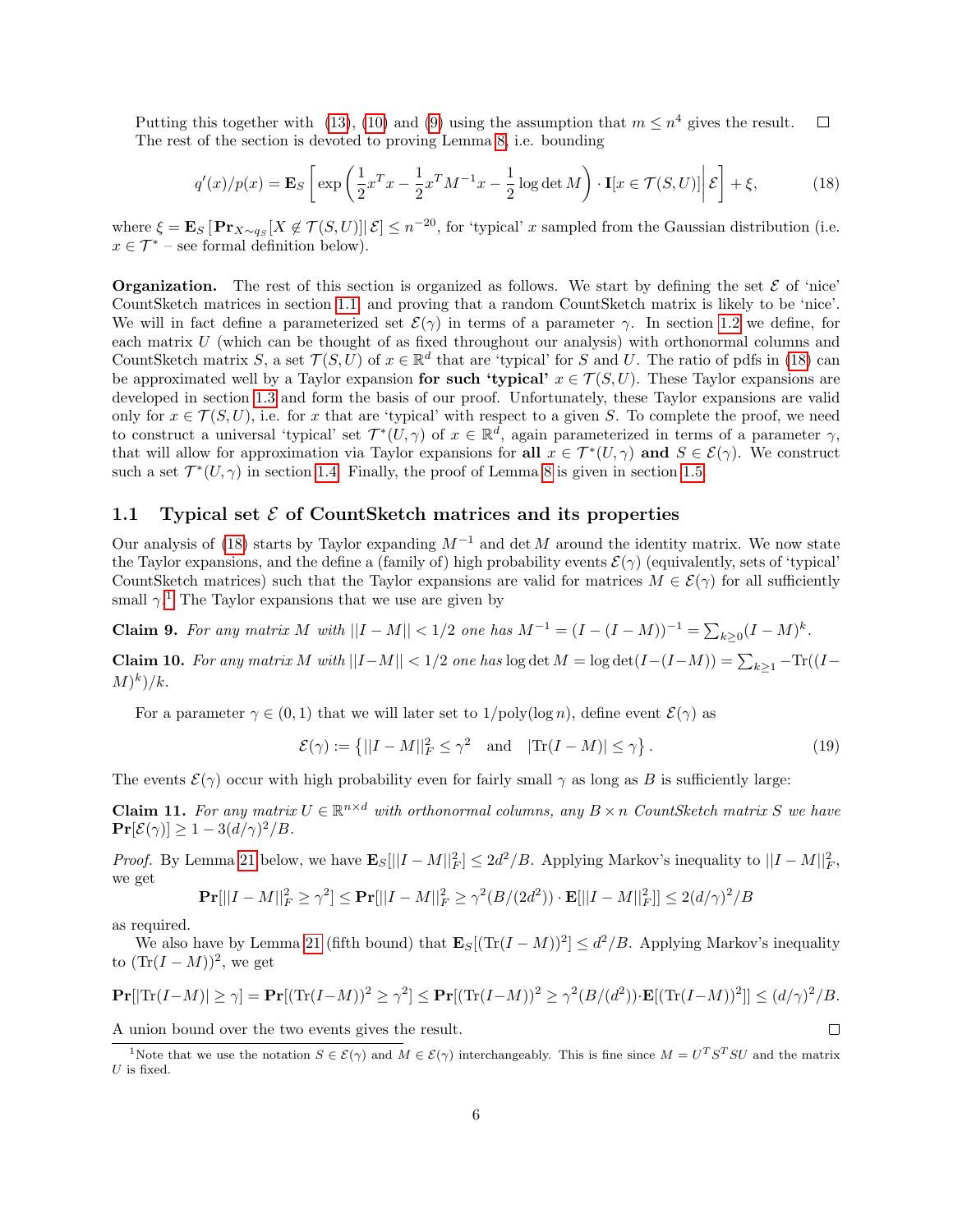#### <span id="page-6-2"></span>1.2 Typical sets  $\mathcal{T}(S, U)$  and their properties

In order to construct a single typical set  $\mathcal{T}^*$ , we will need the following simple definitions of sets  $\mathcal{T}(S, U)$ of  $x \in \mathbb{R}^d$  that are 'typical' for a given CountSketch matrix (as opposed to the set  $\mathcal{T}^*$  whose existence is guaranteed by Lemma [8,](#page-3-0) which contains x that are 'typical' for all matrices  $S \in \mathcal{E}$  simultaneously). We will use

<span id="page-6-0"></span>**Definition 12** (Typical x). For any orthonormal matrix  $U \in \mathbb{R}^{n \times d}$  and CountSketch matrix S we define

$$
\mathcal{T}(S, U) := \left\{ x \in \mathbb{R}^d : |x^T (I - M)x| \le \frac{1}{100} \text{ and } |x^T (I - M)^2 x| \le \frac{1}{100} \right\},\
$$

The following claim will be useful in what follows. Its (simple) proof is given in the appendix:

<span id="page-6-5"></span>**Claim 13.** For any matrix  $U \in \mathbb{R}^{n \times d}$  with orthonormal columns and any CountSketch matrix  $S \in \mathbb{R}^{B \times n}$ *one has*  $||I - M||_F^2 \le 4n^3$ .

The following claim is crucial to our analysis. A detailed proof is given in the appendix.

<span id="page-6-4"></span>**Claim 14.** For any matrix  $U \in \mathbb{R}^{n \times d}$  with orthonormal columns, every  $\gamma \leq 1/\log^2 n$ , every CountSketch  $\textit{matrix}\ S \in \mathcal{E}(\gamma)$  one has (1)  $\Pr_{X \sim N(0,I_d)}[X \notin \mathcal{T}(S,U)] < n^{-40}$  and (2) for any CountSketch matrix  $S' \in \mathcal{E}(\gamma)$ ,  $M' = U^T S'^T S' U$  one has  $\mathbf{Pr}_{X \sim N(0,M')}[X \notin \mathcal{T}(S,U)] < n^{-40}$  for sufficiently large n.

Using the claim above we get

<span id="page-6-1"></span>**Claim 15.** The total variation distance between  $\tilde{q}$  (defined in [\(7\)](#page-2-0)) and q' (defined in [\(8\)](#page-2-1)) is at most  $n^{-10}$ . Further,  $\xi \leq n^{-40}$ .

Proof. We have

$$
D_{TV}(\tilde{q}, q') \le 2\xi \le 2 \int_{\mathbb{R}^d} \mathbf{E}_S \left[ \frac{1}{\sqrt{(2\pi)^d \det M}} e^{-\frac{1}{2}x^T M^{-1} x} \cdot \mathbf{I}[x \notin \mathcal{T}(S, U)] \middle| \mathcal{E}(\gamma) \right] dx
$$
  
=  $2\mathbf{E}_S \left[ \int_{\mathbb{R}^d} \frac{1}{\sqrt{(2\pi)^d \det M}} e^{-\frac{1}{2}x^T M^{-1} x} \cdot \mathbf{I}[x \notin \mathcal{T}(S, U)] dx \middle| \mathcal{E}(\gamma) \right]$   
=  $2\mathbf{E}_S \left[ \mathbf{Pr}_{X \sim N(0, M)} [x \notin \mathcal{T}(S, U)] \middle| \mathcal{E}(\gamma) \right]$   
 $\le 2n^{-40} \le n^{-10}$  (by Claim 14)

as required.

### <span id="page-6-3"></span>1.3 Basic Taylor expansions

In this section we define the basic Taylor expansions of  $\tilde{q}(x)/p(x)$  that form the foundation of our analysis. Our analysis of [\(18\)](#page-5-3) proceeds by first Taylor expanding  $M^{-1}$  and det M around the identity matrix using Claims [9](#page-5-0) and [10,](#page-5-1) which is valid since for any  $S \in \mathcal{E}(\gamma)$  for  $\gamma < 1/2$  one has  $||I - M||_2 \le ||I - M||_F \le 1/2$ . This gives

$$
\tilde{q}(x)/p(x) = \mathbf{E}_{S} \left[ \exp \left( \frac{1}{2} x^{T} x - \frac{1}{2} \left( \sum_{k \geq 0} x^{T} (I - M)^{k} x \right) + \frac{1}{2} \sum_{k \geq 1} \text{Tr}((I - M)^{k})/k \right) \middle| \mathcal{E} \right]
$$
  
\n
$$
= \mathbf{E}_{S} \left[ \exp \left( -\frac{1}{2} x^{T} (I - M) x + \frac{1}{2} \text{Tr}(I - M) - \frac{1}{2} \sum_{k \geq 2} (x^{T} (I - M)^{k} x - \text{Tr}((I - M)^{k})/k) \right) \middle| \mathcal{E} \right]
$$
  
\n
$$
= \mathbf{E}_{S} \left[ \exp \left( -\frac{1}{2} x^{T} (I - M) x + \frac{1}{2} \text{Tr}(I - M) - R(x) \right) \middle| \mathcal{E} \right],
$$
\n(20)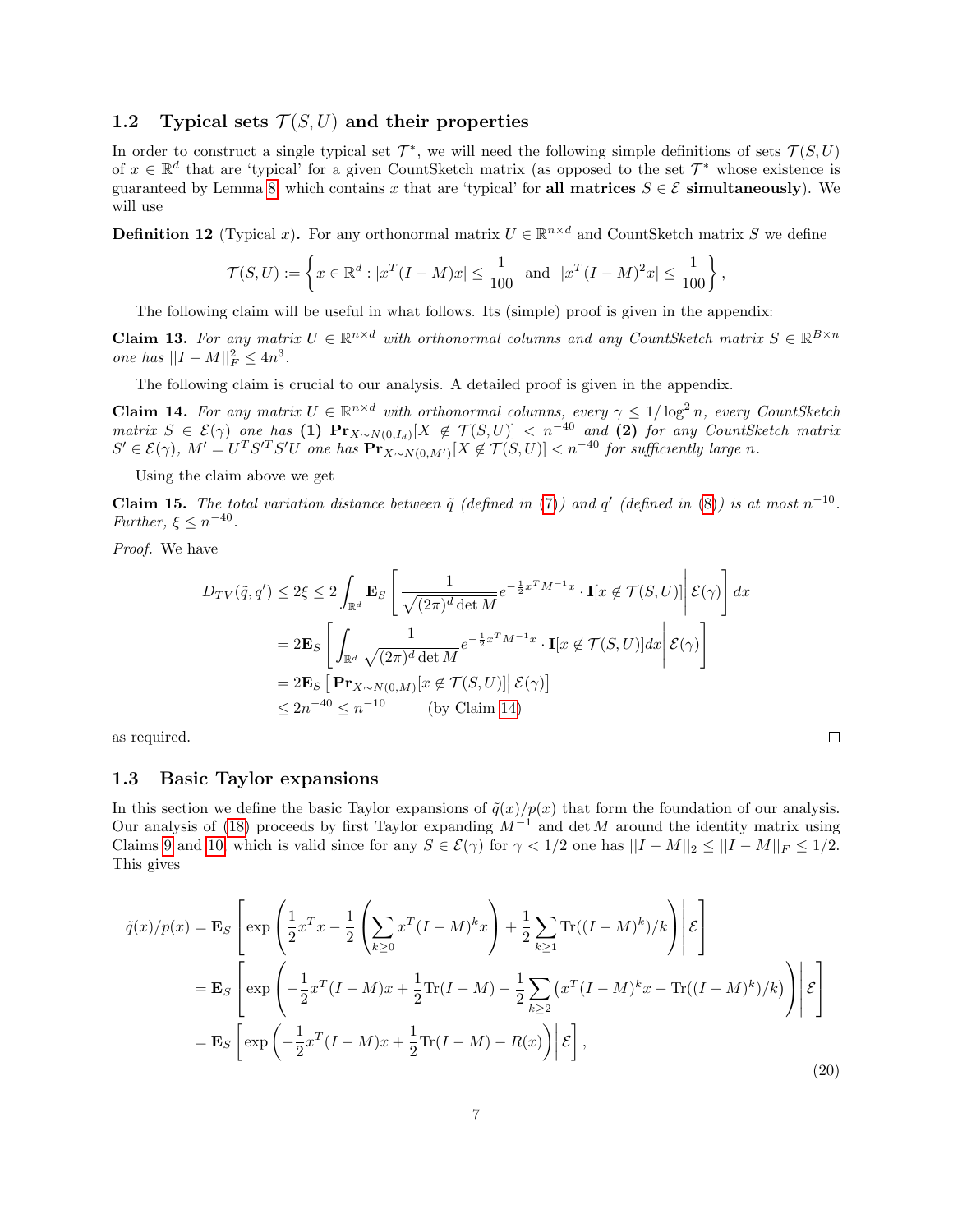where  $R(x) := \frac{1}{2} \sum_{k \geq 2} (x^T (I - M)^k x - \text{Tr}((I - M)^k)/k).$ 

The rationale behind the definition of  $\mathcal{E}(\gamma)$  is that for all  $S \in \mathcal{E}(\gamma)$  the residual  $R(x)$  above is (essentially) dominated by the quadratic terms, i.e.  $||I - M||_F^2$  and  $x^T (I - M)^2 x$  (for 'typical' values of  $x$  – see Lemma [18](#page-7-2) below), i.e. we can truncate the Taylor expansion to the first and second terms and control the error. This is made formal by the following three lemmas.

<span id="page-7-3"></span>**Lemma 16.** For every  $\gamma \in (0,1)$ , conditioned on  $\mathcal{E}(\gamma)$  we have  $\text{Tr}((I-M)^k) \leq \gamma^{k-2} \cdot ||I-M||_F^2$  for all  $k \geq 2$ .

Proof.  $|\text{Tr}((I-M)^k)| \leq ||I-M||_2^{k-2} \cdot \text{Tr}((I-M)^2) \leq ||I-M||_F^{k-2} \cdot ||I-M||_F^2 \leq \gamma^k$  as required, since  $||A||_2 \le ||A||_F$  and  $\text{Tr}(A^T A) = ||A||_F^2$  for all  $A \in \mathbb{R}^{d \times d}$ .

<span id="page-7-4"></span>**Lemma 17.** For any matrix  $U \in \mathbb{R}^{n \times d}$  with orthonormal columns, any  $\gamma \in (0, 1/2)$ , for any  $x \in \mathbb{R}^d$  one has, for any CountSketch matrix  $S \in \mathcal{E}(\gamma)$ ,  $x^T(I-M)^k x \leq \gamma^{k-2} x^T(I-M)^2 x$  for any  $k \geq 2$ .

Proof. We have, for any  $x \in \mathbb{R}^d$  and any  $S \in \mathcal{E}(\gamma)$   $|x^T(I-M)^k x| \leq ||I-M||_2^{k-2} \cdot x^T(I-M)^2 x \leq$  $\gamma^{k-2} \cdot x^T (I - M)^2 x$ , as  $||I - M||_2 \le ||I - M||_F$ .  $\Box$ 

<span id="page-7-2"></span>**Lemma 18.** For any  $\gamma \in (0, 1/2)$ , any matrix  $U \in \mathbb{R}^{n \times d}$  with orthonormal columns, any CountSketch matrix  $S \in \mathcal{E}(\gamma)$  and any  $x \in \mathcal{T}(S, U)$  one has

$$
|R(x)| \le \sum_{k\ge 2} |x^T (I - M)^k x| + |\text{Tr}((I - M)^k)|/k \le C||I - M||_F^2 + Cx^T(I - M)^2 x,
$$

where  $C > 0$  is an absolute constant.

Proof. We have by combining Lemma [16](#page-7-3) and Lemma [17](#page-7-4)

$$
\sum_{k\geq 2} |x^T (I - M)^k x| + |\text{Tr}((I - M)^k)|/k \leq \sum_{k\geq 2} [\gamma^{k-2} x^T (I - M)^2 x + \gamma^{k-2} \cdot ||I - M||_F^2 / k]
$$
  

$$
\leq C(x^T (I - M)^2 x + ||I - M||_F^2)
$$

for an absolute constant  $C' > 0$ , as  $\gamma < 1/2$  by assumption of the lemma.

## <span id="page-7-1"></span>1.4 Constructing the universal set  $\mathcal{T}^*(U, \gamma)$  of typical x

The main result of this section is the following lemma:

<span id="page-7-0"></span>**Lemma 19.** For every matrix  $U \in \mathbb{R}^{n \times d}$  with orthonormal columns, for every  $\gamma \in (0, 1/\log^2 n)$  and any  $\delta > 0$  if

$$
\mathcal{T}^*(U,\gamma) := \left\{ x \in \mathbb{R}^d \text{ s.t. } ||x||_{\infty} \le C\sqrt{\log n} \text{ and } \right\}
$$

$$
|(Ux)_a| \le O(\sqrt{\log n})||U_a||_2 \text{ for all } a \in [n] \text{ and}
$$

$$
\mathbf{E}_S [\mathbf{I}[x \notin \mathcal{T}(S,U)] | \mathcal{E}(\gamma)] < 1/n^{25}.\right\},
$$

then (a)  $\mathbf{Pr}_{X \sim N(0, I_d)}[X \in \mathcal{T}^*(U, \gamma)] \ge 1 - n^{-10}$  and (b)  $\mathbf{Pr}_{X \sim \tilde{q}}[X \in \mathcal{T}^*(U, \gamma)] \ge 1 - n^{-10}$ .

Note that the lemma guarantees the existence of a universal set  $\mathcal{T}^* \subseteq \mathbb{R}^d$  that captures most of the probability mass of both the normal distribution  $N(0, I_d)$  and the mixture  $\tilde{q}$ . Proof of Lemma [19:](#page-7-0)

Let

$$
\mathcal{T}_1^* := \{ x \in \mathbb{R}^d : \mathbf{E}_S \left[ \mathbf{I}[x \notin \mathcal{T}(S, U)] \middle| \mathcal{E}(\gamma) \right] < 1/n^{25} \}.
$$
\n
$$
\mathcal{T}_2^* := \{ x \in \mathbb{R}^d : ||x||_{\infty} \le C \sqrt{\log n} \}.
$$
\n
$$
\mathcal{T}_3^* := \{ x \in \mathbb{R}^d : |(Ux)_a| \le C \sqrt{\log n} ||U_a||_2 \text{ for all } a \in [n] \}.
$$

We prove that  $\mathcal{T}_{i}^{*}$ ,  $i = 1, 2, 3$  occur with high probability under both distributions. As we show below, the result then follows by a union bound.

 $\Box$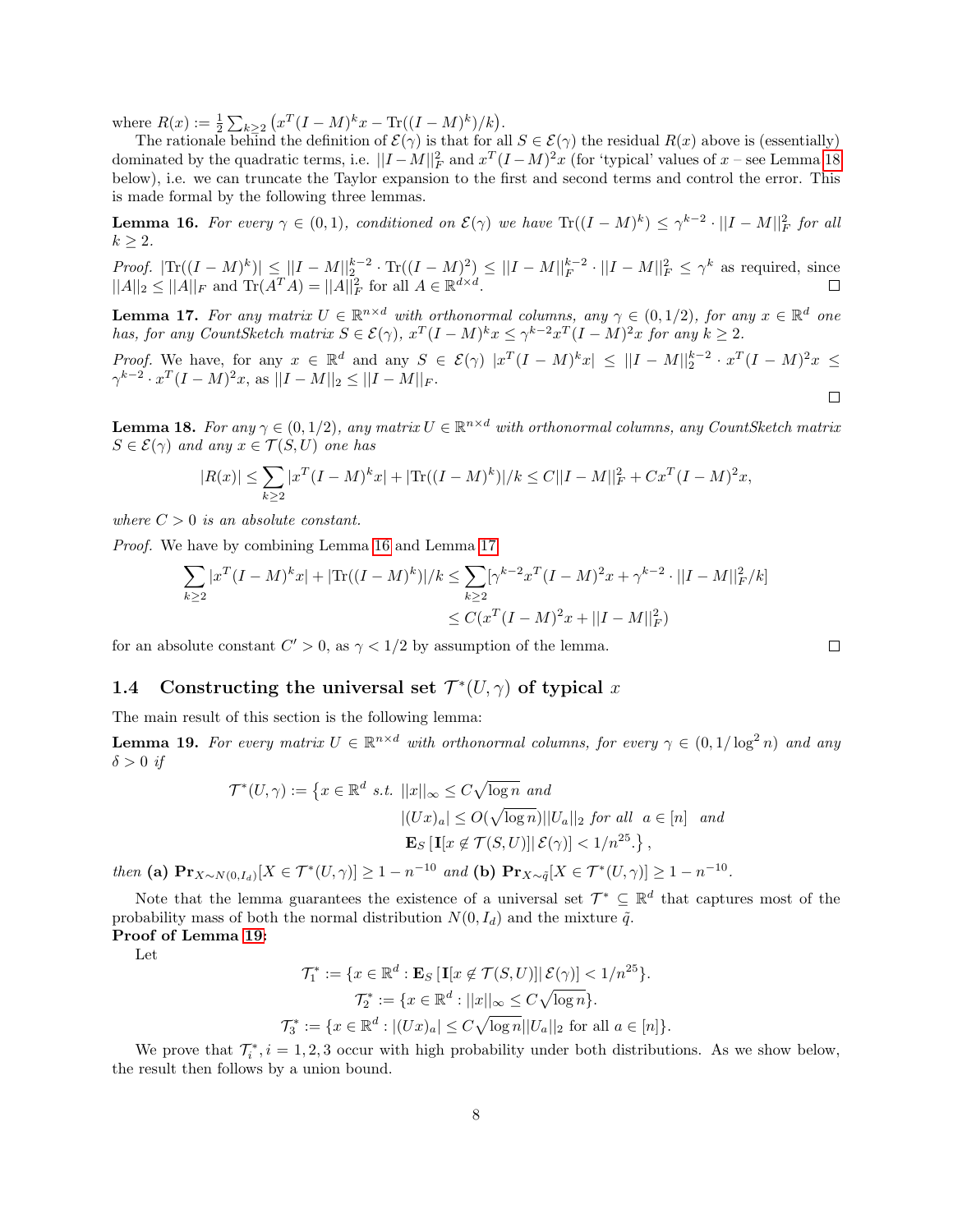Showing that  $\mathcal{T}_1^*$  occurs with high probability. We first show that  $\mathcal{T}_1^*$  occurs with high probability under the isotropic Gaussian distribution  $X \sim N(0, I_d)$ , and then show that it also occurs with high probability under the mixture of Gaussians distribution  $\tilde{q}$ . In both cases the proof proceeds by applying Claim [14](#page-6-4) followed by Markov's inequality.

**Step 1: bounding**  $\Pr_{X \sim N(0, I_d)}[\mathcal{T}_1^*]$ **.** We have by Claim [14,](#page-6-4) (1) that  $\Pr_{X \sim N(0, I_d)}[\mathbf{I}[X \notin \mathcal{T}(S, U)]] < n^{-40}$ , and hence

$$
\mathbf{E}_{S}\left[\mathbf{E}_{X\sim N(0,I_d)}\left[\mathbf{I}[X \notin \mathcal{T}(S,U)]\right] \middle| \mathcal{E}(\gamma)\right] < 1/n^{40},
$$

implying that  $\mathbf{E}_{X\sim N(0,I_d)}[\mathbf{E}_S[[X \notin \mathcal{T}(S,U)]]|\mathcal{E}(\gamma)] < 1/n^{40}$ . We thus get by Markov's inequality that  ${\bf Pr}_{X \sim N(0, I_d)}[{\mathcal T}_1^*] \ge 1 - n^{-15}.$ 

**Step 2: bounding**  $\Pr_{X \sim \tilde{q}}[\mathcal{T}_1^*]$ **.** We have by Claim [14,](#page-6-4) (2) that for any  $U \in \mathbb{R}^{n \times d}$  with orthonormal columns, any pair of matrices  $S, S' \in \mathcal{E}(\gamma)$ , if  $M' = U^T S^T S U$ , then  $\mathbf{Pr}_{X \sim N(0,M')}[X \notin \mathcal{T}(S, U)] < n^{-40}$ . We thus have

$$
\mathbf{E}_{X \sim \tilde{q}}[\mathbf{E}_{S}[\mathbf{I}[X \notin \mathcal{T}(S, U)] | \mathcal{E}(\gamma)]] = \mathbf{E}_{S'} [\mathbf{E}_{X \sim q_{S'}}[\mathbf{E}_{S}[\mathbf{I}[X \notin \mathcal{T}(S, U)]] | \mathcal{E}(\gamma)]] \mathcal{E}(\gamma)]
$$
  
\n
$$
= \mathbf{E}_{S} [\mathbf{E}_{S'}[\mathbf{E}_{X \sim q_{S'}}[\mathbf{I}[X \notin \mathcal{T}(S, U)]] | \mathcal{E}(\gamma)]] \mathcal{E}(\gamma)]
$$
  
\n
$$
= \mathbf{E}_{S} [\mathbf{Pr}_{X \sim \tilde{q}}[\mathbf{I}[X \notin \mathcal{T}(S, U)]] | \mathcal{E}(\gamma)]
$$
  
\n
$$
\leq n^{-40}.
$$

By Markov's inequality applied to the expression in the first line we thus have

$$
\mathbf{Pr}_{X \sim \tilde{q}}[\mathbf{E}_S[\mathbf{I}[X \notin \mathcal{T}(S, U)] | \mathcal{E}(\gamma)] > n^{-25}] < n^{-15}.
$$

Showing that  $\mathcal{T}_2^*$  occurs with high probability. The fact that

$$
\mathbf{Pr}_{X \sim N(0, I_d)} \left[ ||X||_{\infty} \le C \sqrt{\log n} \right] \ge 1 - n^{-40}
$$

follows by standard properties of Gaussian random variables. Thus, it remains to show that  $\mathcal{T}_{2}^{*}$  occurs with high probability under  $X \sim \tilde{q}$ . For any  $U \in \mathbb{R}^{n \times d}$  and  $S \in \mathcal{E}(\gamma)$  we now prove that for  $M = U^{T}S^{T}SU$ 

$$
\mathbf{Pr}_{X \sim N(0,M)} \left[ ||X||_{\infty} \le C\sqrt{\log n} \right] \ge 1 - n^{-40} \tag{21}
$$

<span id="page-8-0"></span>It is convenient to let  $X = M^{1/2}Y$ , where  $Y \sim N(0, I_d)$  is a vector of independent Gaussians of unit variance. Then we need to bound

$$
\mathbf{Pr}_{X \sim N(0,M)} \left[ ||X||_{\infty} \ge C\sqrt{\log n} \right] = \mathbf{Pr}_{Y \sim N(0,I_d)} \left[ ||M^{1/2}Y||_{\infty} \ge C\sqrt{\log n} \right]
$$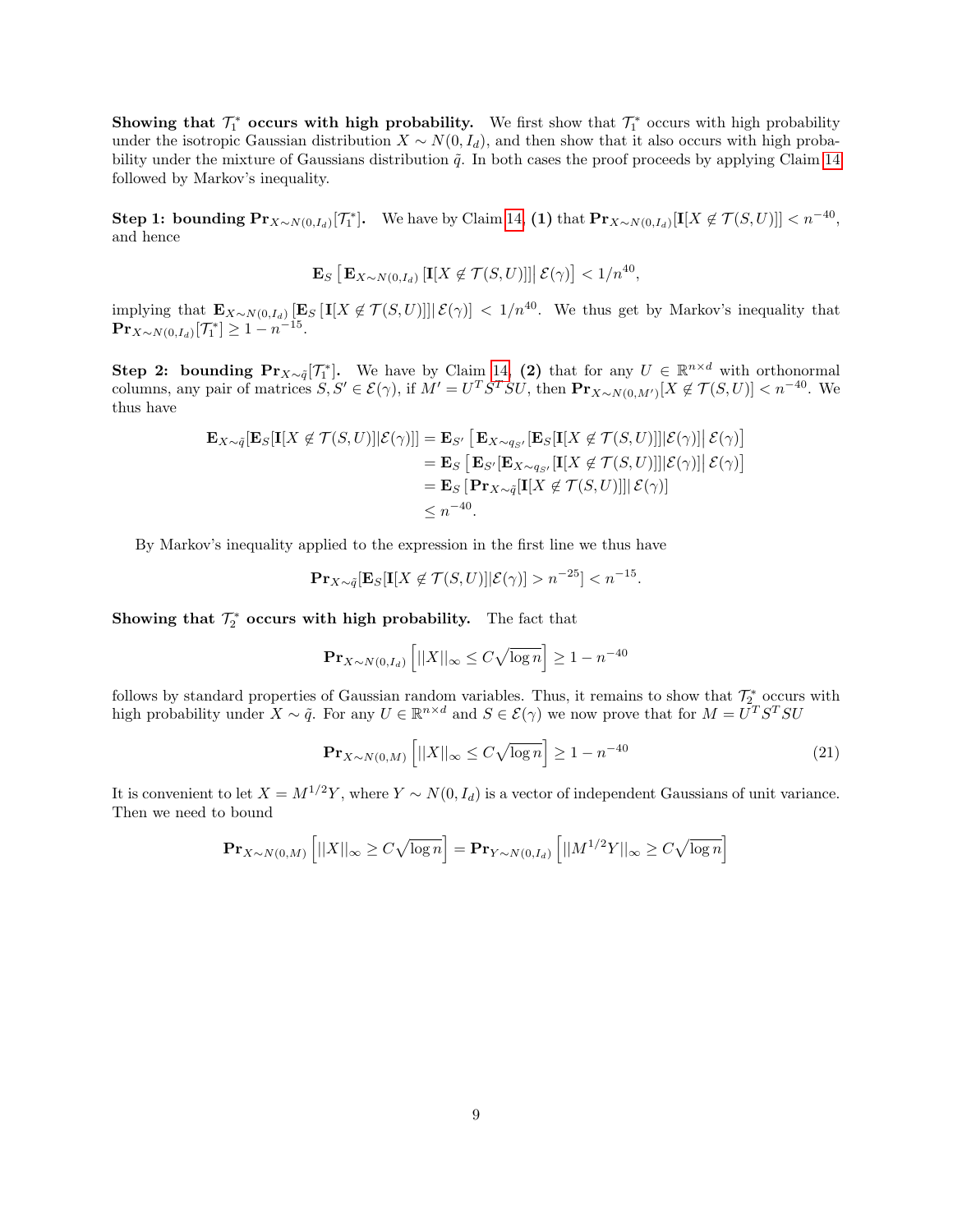By 2-stability of the Gaussian distribution we have that for each  $i = 1, \ldots, d$  the random variable  $(M^{1/2}Y)_i$ is Gaussian with variance at most  $||M^{1/2}||_F^2$ , which we bound by

$$
||M^{1/2}||_F = ||(I + (M - I))^{1/2}||_F = \left\| \sum_{t=0}^{\infty} {1/2 \choose t} (I - M)^t \right\|_F
$$
  
\n
$$
\leq \sum_{t=0}^{\infty} |{1/2 \choose t} \cdot ||(I - M)^t||_F
$$
  
\n
$$
\leq \sum_{t=0}^{\infty} |{1/2 \choose t} \cdot ||I - M||_F^t
$$
  
\n
$$
\leq \sum_{t=0}^{\infty} ||I - M||_F^t
$$
  
\n
$$
\leq \sum_{t=0}^{\infty} (1/2)^t
$$
  
\n
$$
\leq 2
$$

Thus, for each  $i \in [n]$  the random variable  $(M^{1/2}Y)_i$  is Gaussian with variance at most 4, and [\(21\)](#page-8-0) follows by standard properties of Gaussian random variables as long as  $C > 0$  is a sufficiently large constant.

Showing that  $\mathcal{T}_3^*$  occurs with high probability. The fact that

$$
\mathbf{Pr}_{X \sim N(0, I_d)} \left[ |(UX)_a| \le C\sqrt{\log n} \cdot ||U_a||_2 \text{ for all } a \in [n] \right] \ge 1 - n^{-40}
$$

follows by standard properties of Gaussian random variables and a union bound over all  $a \in [n]$ .

Thus, it remains to show that  $\mathcal{T}_3^*$  occurs with high probability under  $X \sim \tilde{q}$ . For any  $U \in \mathbb{R}^{n \times d}$  and  $S \in \mathcal{E}(\gamma)$  we now prove that for  $M = U^T S^T S U$ 

$$
\mathbf{Pr}_{X \sim N(0,M)} \left[ |(UX)_a| \le C\sqrt{\log n} ||U_a||_2 \text{ for all } a \in [n] \right] \ge 1 - n^{-40}
$$

It is convenient to let  $X = M^{1/2}Y$ , where  $Y \sim N(0, I_d)$  is a vector of independent Gaussians of unit variance. Then we need to bound, for each  $a \in [n]$ 

$$
\mathbf{Pr}_{X \sim N(0,M)} \left[ |(UX)_a| \ge C\sqrt{\log n} ||U_a||_2 \right] = \mathbf{Pr}_{Y \sim N(0,I_d)} \left[ |(UM^{1/2}Y)_a| \ge C\sqrt{\log n} ||U_a||_2 \right]
$$

By 2-stability of the Gaussian distribution we have that for each  $a = 1, \ldots, n$  the random variable  $U_a M^{1/2}Y$ is Gaussian with variance at most  $||U_a M^{1/2}||_2^2 \leq 4||U_a||_F^2$  (since  $\gamma < 1/\log^2 n$  by assumption of the lemma), and hence the result follows by standard properties of Gaussian random variables and a union bound.

Finally, we let  $\mathcal{T}^* := \mathcal{T}_1^* \cap \mathcal{T}_2^* \cap \mathcal{T}_3^*$ . By a union bound applied to the bounds above we have that  $\mathcal{T}^*$ occurs with probability at least  $1 - n^{-10}$  under both distributions, as required.

### <span id="page-9-0"></span>1.5 Proof of Lemma [8](#page-3-0)

We first prove

<span id="page-9-1"></span>**Lemma 20.** There exists an absolute constant  $C > 0$  such that for every  $\gamma \in (0, 1/\log n)$ , any matrix  $U \in \mathbb{R}^{n \times d}$  with orthonormal columns and any CountSketch matrix  $S \in \mathcal{E}(\gamma)$  and  $x \in \mathcal{T}(S, U)$  one has, letting

$$
L(x) := -\frac{1}{2}x^{T}(I - M)x + \frac{1}{2}\text{Tr}(I - M) - \frac{1}{8}x^{T}(I - M)x \cdot \text{Tr}(I - M)
$$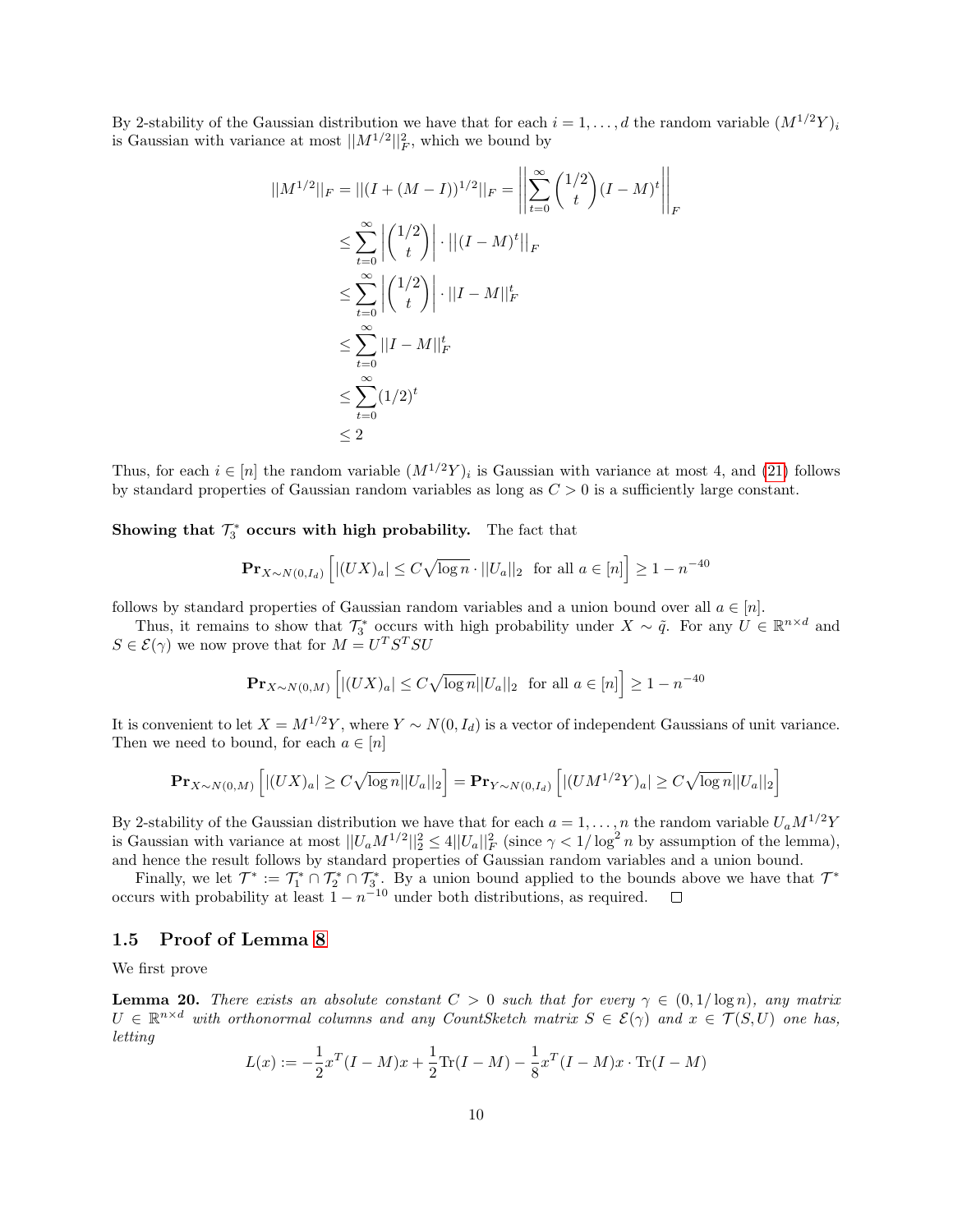and

$$
Q(x) := ((x^T(I - M)x)^2 + (\text{Tr}(I - M))^2 + x^T(I - M)^2x + ||I - M||_F^2),
$$

that

$$
\left| 1 + L(x) - \exp\left( \frac{1}{2} x^T x - \frac{1}{2} x^T M^{-1} x - \frac{1}{2} \log \det M \right) \right| \le C \cdot Q(x).
$$

The proof is given in section [A.](#page-12-0)

We will need the following two lemmas, whose proofs are provided in section [A.2](#page-17-0)

<span id="page-10-0"></span>**Lemma 21.** For any  $U \in \mathbb{R}^{n \times d}$  with orthonormal columns, and  $B \geq 1$ , if S is a random CountSketch matrix and  $M = U^T S^T S U$ , then

- (1)  $\mathbf{E}_S[||M-I||_F^2] \leq 2d^2/B$
- (2) for all  $x \in \mathcal{T}^*$  one has  $\mathbf{E}_S[x^T(I-M)^2x] = O(d^2(\log^2 n)/B)$
- (3) for all  $x \in \mathcal{T}^*$  one has  $\mathbf{E}_S[(x^T(I-M)x)^2] = O(d^2(\log^2 n)/B)$
- (4) for all  $x \in \mathcal{T}^*$  one has  $\mathbf{E}_S[(x^T(I-M)x) \cdot \text{Tr}(I-M)] = O(d^2(\log n)/B)$
- (5) one has  $\mathbf{E}_{S}[(\text{Tr}(I-M))^{2}] = O(d^{2}/B)$

and

<span id="page-10-1"></span>**Lemma 22** (Variance bound). For any matrix  $U \in \mathbb{R}^{n \times d}$  with orthonormal columns if  $\gamma \in (0,1/2)$  and  $\mathcal{T}^{*}(U,\gamma) \subseteq \mathbb{R}^{d}$  is as defined in Lemma [19,](#page-7-0) then for any  $x \in \mathcal{T}^{*}(U,\gamma)$  one has, for

$$
L(x) := -\frac{1}{2}x^{T}(I - M)x + \frac{1}{2}\text{Tr}(I - M) - \frac{1}{8}x^{T}(I - M)x \cdot \text{Tr}(I - M)
$$

and

$$
Q(x) := ((x^T(I - M)x)^2 + (\text{Tr}(I - M))^2 + x^T(I - M)^2x + ||I - M||_F^2),
$$

that for any constant C

$$
\mathbf{E}_S\left[\left(L(x) + C \cdot Q(x)\right)^2\right] = O(d^2(\log^2 n)/B),
$$

where S is a uniformly random CountSketch matrix and  $M = U<sup>T</sup> S<sup>T</sup> SU$ .

We will use the following lemma, whose proof is given in section [A:](#page-12-0)

<span id="page-10-2"></span>**Lemma 23.** For any random variable Z and any event  $\mathcal E$  with  $Pr[\mathcal E] \geq 1/2$ , if  $\epsilon := \mathbf E[(Z-1)^2]$ , then

$$
|\mathbf{E}[Z] - \mathbf{E}[Z|\mathcal{E}]| \leq 2(1 + \mathbf{E}[Z])\mathbf{Pr}[\bar{\mathcal{E}}] + 2\sqrt{\epsilon \mathbf{Pr}[\bar{\mathcal{E}}]}.
$$

Equipped with the bounds above, we can now prove Lemma [8:](#page-3-0)

**Lemma [8](#page-3-0)** (Restated) There exists an absolute constant  $C > 0$  such that for every  $\delta \in (0,1)$  and every matrix  $U \in \mathbb{R}^{n \times d}$  with orthonormal columns if  $B \geq \frac{1}{\delta}C(\log n)^4 d^2$  there exists a set  $\mathcal E$  of CountSketch matrices and a subset  $\mathcal{T}^* \subseteq \mathbb{R}^d$  that satisfies  $\mathbf{Pr}_{X \sim p}[X \notin \mathcal{T}^*] \leq n^{-10}$  and  $\mathbf{Pr}_{X \sim \tilde{q}}[X \notin \mathcal{T}^*] \leq n^{-10}$  such that if  $S \in \mathbb{R}^{B \times n}$ is a random CountSketch matrix, then (1)  $\Pr_{S}[\mathcal{E}] \geq 1 - \delta/3$ , and (2) for all  $x \in \mathcal{T}^*$  one has

$$
\left| \frac{q'(x)}{p(x)} - 1 \right| \le O((d^2 \log^4 n)/B) + O(n^{-10}).
$$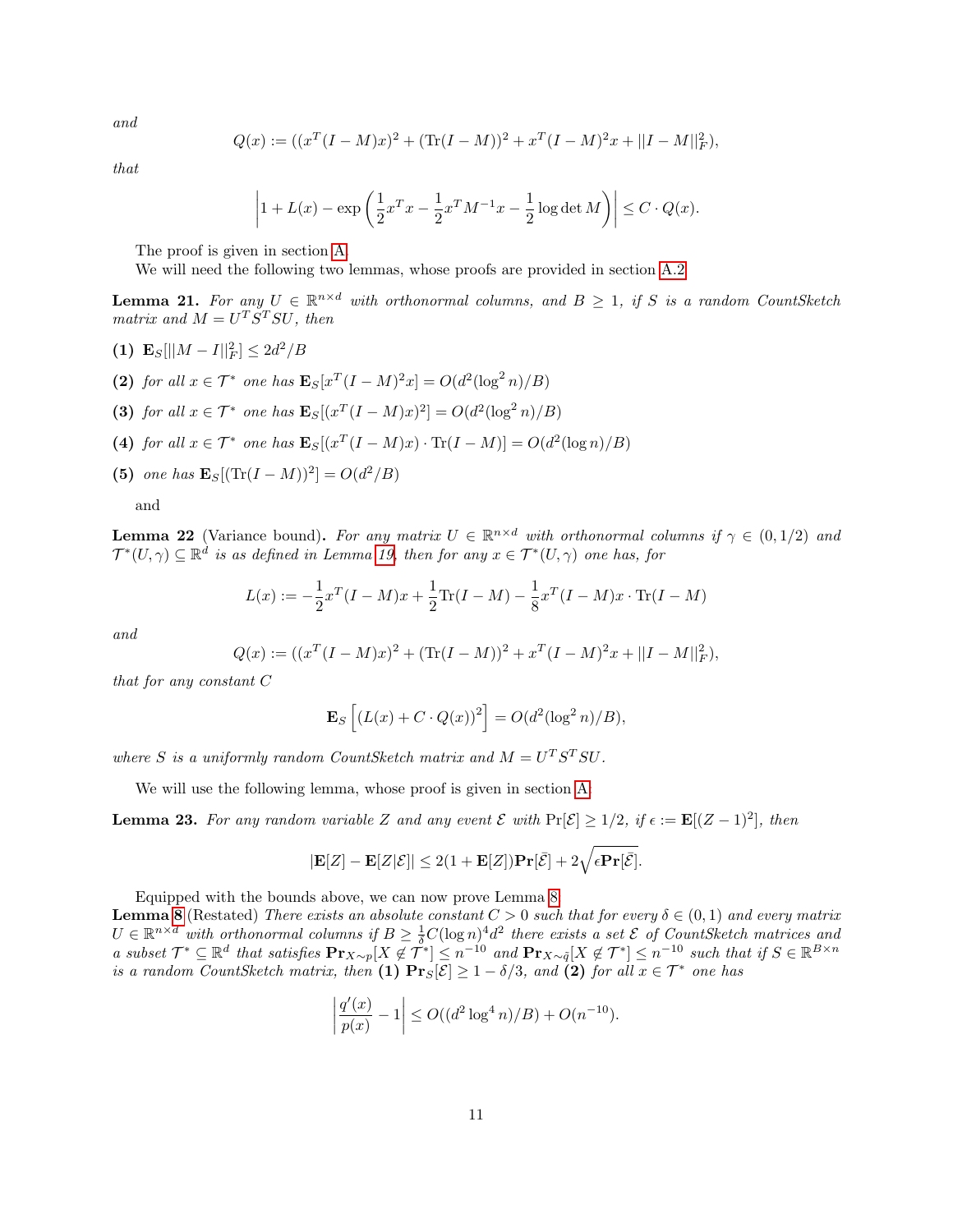*Proof.* Let  $\mathcal{T}^*(U,\gamma) \subseteq \mathbb{R}^d$  be as defined in Lemma [19,](#page-7-0) and let  $\gamma := 1/\log^2 n$ . Let  $\mathcal{E} := \mathcal{E}(\gamma)$ , and note that  $\Pr[\mathcal{E}] \ge 1 - \delta/3$  by Claim [11](#page-5-5) as long as C is a large enough constant, as required.

We now bound

$$
\frac{q'(x)}{p(x)} = \mathbf{E}_S \left[ \frac{q_S(x)}{p(x)} \cdot \mathbf{I}[x \in \mathcal{T}(S, U)] \middle| \mathcal{E}(\gamma) \right] + \xi,
$$

for  $x \in \mathcal{T}^*(U, \gamma)$ , where  $\xi = \mathbf{E}_S[\mathbf{Pr}_{X \sim q_S}[X \in \mathcal{T}(S, U)]] \leq n^{-40}$  by definition and Claim [15,](#page-6-1) (2). For each  $S \in \mathcal{E}(\gamma)$  and  $x \in \mathcal{T}(S, U)$  we have by Lemma [20](#page-9-1)

$$
\left| \frac{q_S(x)}{p(x)} - (1 + L(x)) \right| = \left| \exp \left( \frac{1}{2} x^T x - \frac{1}{2} x^T M^{-1} x - \frac{1}{2} \log \det M \right) - (1 + L(x)) \right| \le C \cdot Q(x),
$$

where

$$
L(x) := -\frac{1}{2}x^{T}(I - M)x + \frac{1}{2}\text{Tr}(I - M) - \frac{1}{8}x^{T}(I - M)x \cdot \text{Tr}(I - M)
$$

denotes the 'linear' term and

$$
Q(x) := (x^T(I - M)x)^2 + (\text{Tr}(I - M))^2 + x^T(I - M)^2x + ||I - M||_F^2
$$

denotes the 'quadratic' term.

Taking expectations, we get

$$
\mathbf{E}_{S} [(L(x) - C \cdot Q(x)) \cdot \mathbf{I}[x \in \mathcal{T}(S, U)] | \mathcal{E}(\gamma)]
$$
\n
$$
\leq \mathbf{E}_{S} \left[ \left( \exp \left( \frac{1}{2} x^{T} x - \frac{1}{2} x^{T} M^{-1} x - \frac{1}{2} \log \det M \right) - 1 \right) \cdot \mathbf{I}[x \in \mathcal{T}(S, U)] \middle| \mathcal{E}(\gamma) \right]
$$
\n
$$
\leq \mathbf{E}_{S} [(L(x) + C \cdot Q(x)) \cdot \mathbf{I}[x \in \mathcal{T}(S, U)] | \mathcal{E}(\gamma)].
$$

Thus, it suffices to show that

$$
|\mathbf{E}_S[(L(x) \pm C \cdot Q(x)) \cdot \mathbf{I}[x \in \mathcal{T}(S, U)] | \mathcal{E}(\gamma)]| = O((C d \log n)^2 / B) + O(n^{-10}),
$$

which we do now. We only provide the analysis for the case when the sign in front of the constant  $C$  is a plus, as the other part is analogous.

We first show that removing the multiplier  $\mathbf{I}[x \in \mathcal{T}(S, U)]$  from the equation above only changes the expectation slightly. Specifically, note that

$$
\begin{aligned} & \left| \mathbf{E}_{S} \left[ \left( L(x) + C \cdot Q(x) \right) \cdot \mathbf{I}[x \in \mathcal{T}(S, U)] \right| \mathcal{E}(\gamma) \right] - \mathbf{E}_{S} \left[ L(x) + C \cdot Q(x) \right| \mathcal{E}(\gamma) \right] \\ & \leq \mathbf{E}_{S} \left[ |L(x) + C \cdot Q(x)| \cdot \mathbf{I}[x \notin \mathcal{T}(S, U)] \right| \mathcal{E}(\gamma) \right]. \end{aligned} \tag{22}
$$

<span id="page-11-0"></span>By Claim [13](#page-6-5) we have  $||I - M||_F^2 \le 4n^3$  for all S and U, so every element of the matrix  $I - M$  is upper bounded by  $2n^2$ . Similarly, we have  $||(I - M)^2||_F \le ||I - M||_F^2$ , and so every element of  $(I - M)^2$  is upper bounded by  $4n^3$ . Thus, for any  $x \in \mathcal{T}^*(U, \gamma)$  one has

$$
|L(x) + CQ(x)|
$$
  
\n
$$
\leq (|x^T(I - M)x| + |\text{Tr}(I - M)| + |x^T(I - M)x \cdot \text{Tr}(I - M)|
$$
  
\n
$$
+ C((x^T(I - M)x)^2 + (\text{Tr}(I - M))^2 + x^T(I - M)^2x + ||I - M||_F^2))
$$
  
\n
$$
= O(\log n)(2n^2d^2 + d \cdot (2n^2) + (2n^2)^2d^3 + (2n^2d^2)^2 + (d \cdot 2n^2)^2 + 4n^4d^2 + 4n^3) \leq n^{10}
$$

as long as n is sufficiently large, where we used the fact that  $||x||_{\infty} \leq O(\sqrt{\log n})$  for all  $x \in \mathcal{T}^*(U, \gamma)$ .

Furthermore, by Lemma [19](#page-7-0) we have for  $x \in \mathcal{T}^*(U, \gamma)$  that

$$
\mathbf{E}_S\left[\mathbf{I}[x \notin \mathcal{T}(S, U)] \middle| \mathcal{E}(\gamma)\right] < 1/n^{25}.
$$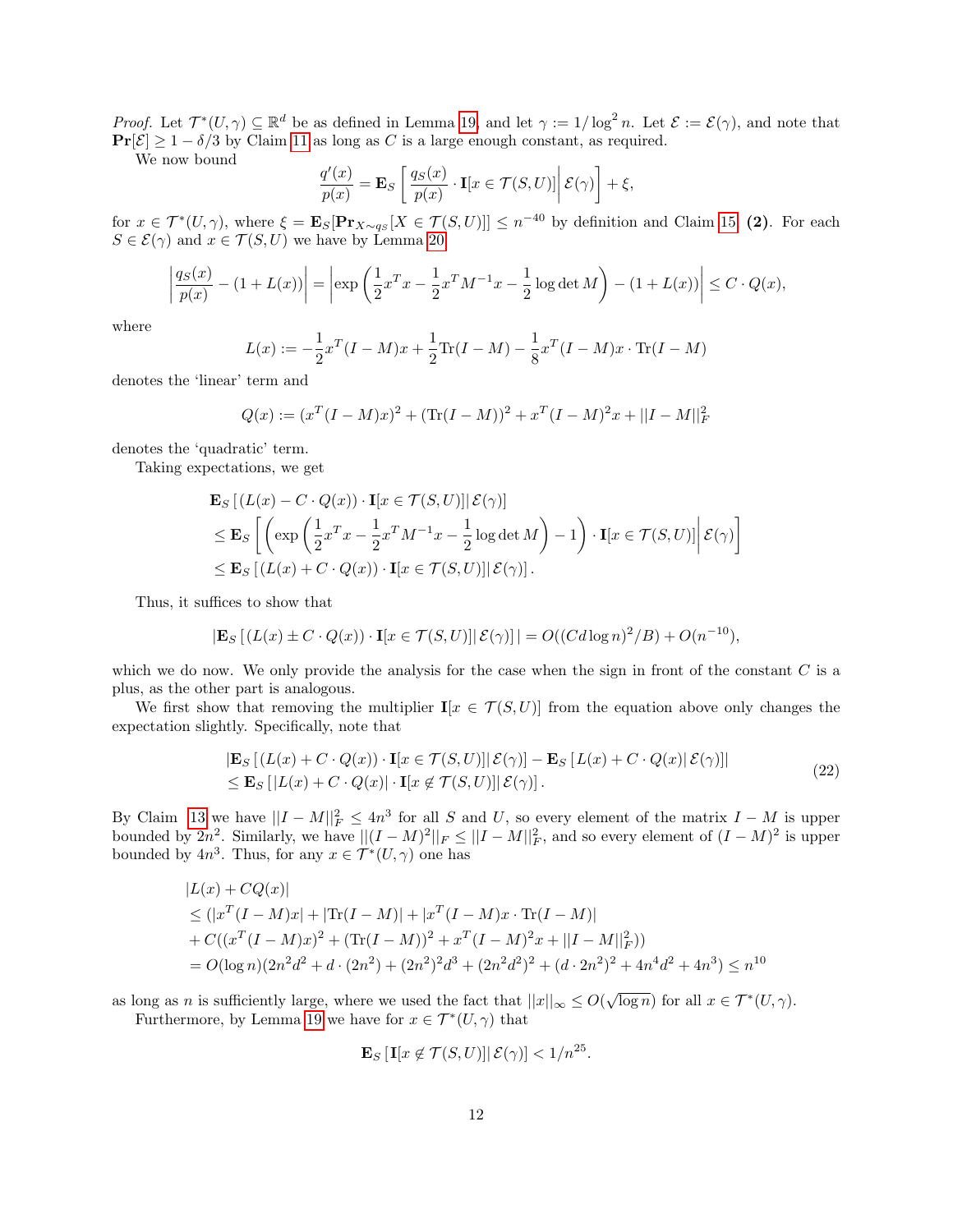<span id="page-12-3"></span>Substituting these two bounds into [\(22\)](#page-11-0), we get

$$
\mathbf{E}_S\left[|L(x) + C \cdot Q(x)| \cdot \mathbf{I}[x \notin \mathcal{T}(S, U)] \,|\, \mathcal{E}(\gamma) \right] \le n^{-10} \tag{23}
$$

so it remains to bound

$$
\mathbf{E}_S [L(x) + C \cdot Q(x) | \mathcal{E}(\gamma)].
$$

We bound the expectation above by relating it to the corresponding unconditional expectation. Let  $Z := 1 + (L(x) + C \cdot Q(x))$ , and note that

<span id="page-12-2"></span>
$$
\mathbf{E}_{S}[Z] = 1 - \mathbf{E}_{S}[\frac{1}{8}x^{T}(I - M)x \cdot \text{Tr}(I - M)] + C \cdot \mathbf{E}_{S}[Q(x)] = 1 + O((C \log n)^{2} d^{2}/B)
$$
(24)

by Lemma [21.](#page-10-0) Let  $\epsilon := \mathbf{E}_S[(Z-1)^2]$ . We note that by Lemma [22](#page-10-1) that  $\epsilon \le O(d^2(\log^2 n)/B)$ , and hence since  $\mathcal{E}(\gamma) \geq 1/2$  by Claim [11,](#page-5-5) by Lemma [23](#page-10-2) we have

$$
|\mathbf{E}[Z] - \mathbf{E}[Z|\mathcal{E}(\gamma)]| \le 2(1 + \mathbf{E}[Z])\mathbf{Pr}[\bar{\mathcal{E}}(\gamma)] + 2\sqrt{\epsilon \mathbf{Pr}[\bar{\mathcal{E}}(\gamma)]}.
$$

Since  $\mathbf{Pr}[\bar{\mathcal{E}}(\gamma)] \leq 3(d/\gamma)^2/B$  by Claim [11](#page-5-5) and using the assumption that  $B \geq (\log^2 n)d^2$ , we get

<span id="page-12-1"></span>
$$
|\mathbf{E}[Z] - \mathbf{E}[Z|\mathcal{E}(\gamma)]| \le O((d/\gamma)^2/B) + 2\sqrt{O(d^2 \log^2 n/B) \cdot (d/\gamma)^2/B)} = O((\frac{1}{\gamma^2} + \frac{1}{\gamma} \log n)d^2/B) = O((d/\gamma)^2/B),
$$
\n(25)

where we used the assumption that  $\gamma \leq 1/\log^2 n$ . Combining [\(25\)](#page-12-1), [\(24\)](#page-12-2) with [\(22\)](#page-11-0) and [\(23\)](#page-12-3), we get

$$
\frac{q'(x)}{p(x)} - 1\bigg| = \bigg| \mathbf{E}_S \left[ \frac{q(x)}{p(x)} \cdot \mathbf{I}[x \in \mathcal{T}(U, S)] \bigg| \mathcal{E}(\gamma) \right] + \xi - 1\bigg| \le O((d^2 \log^4 n)/B) + O(1/n^{10}).
$$

 $\Box$ 

# <span id="page-12-0"></span>A Proofs omitted from the main body

#### A.1 Proof of Claim [14](#page-6-4) and Claim [13](#page-6-5)

We will use

<span id="page-12-4"></span>**Theorem 24** (Bernstein's inequality). Let  $X_1, \ldots, X_n$  be independent zero mean random variables such that  $|X_i| \leq L$  for all i with probability 1, and let  $X := \sum_{i=1}^n X_i$ . Then

$$
\mathbf{Pr}[X > t] < \exp\left(-\frac{\frac{1}{2}t^2}{\sum_{i=1}^n \mathbf{E}[X_i^2] + \frac{1}{3}Lt}\right).
$$

#### Proof of Claim [14:](#page-6-4)

 $\overline{\phantom{a}}$ I  $\overline{\phantom{a}}$  $\mid$ 

**Proving (1).** The bound follows by standard concentration inequalities, as we now show. Since the normal distribution is rotationally invariant, we have that

<span id="page-12-5"></span>
$$
X^{T}(I-M)X = \sum_{i=1}^{d} (\lambda_i - 1)Y_i^2 = \text{Tr}(M-I) + \sum_{i=1}^{d} (\lambda_i - 1)(Y_i^2 - 1),
$$
\n(26)

where  $Y \sim N(0, I_d)$  and  $\lambda_i$  are the eigenvalues of M. We now apply Bernstein's inequality (Theorem [24\)](#page-12-4) to random variables  $(\lambda_i - 1)(Y_i^2 - 1)$  (note that they are zero mean). We also have  $\mathbf{E}[(\lambda_i - 1)^2(Y_i^2 - 1)^2] \leq$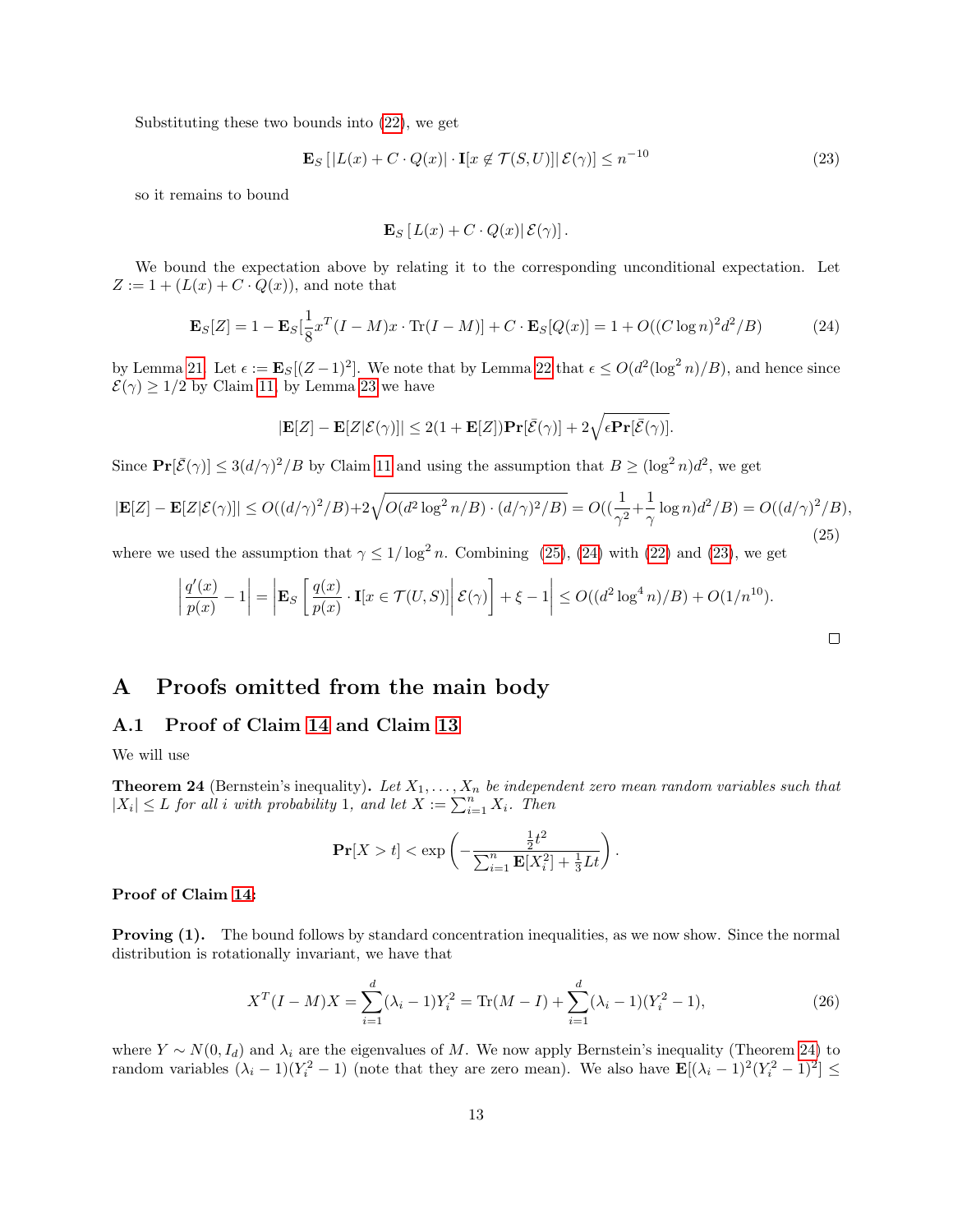$O((\lambda_i-1)^2)$ . We later combine it with the fact that  $|\text{Tr}(I-M)| \leq \gamma \leq \frac{1}{2} \cdot \frac{1}{100}$  for all  $S \in \mathcal{E}(\gamma)$  to obtain  $U((\lambda_i - 1))$ . We later combine it with the fact that  $|\text{Tr}(I - M)| \geq \gamma \leq \frac{1}{2} \cdot \frac{1}{100}$  for all  $s \in C(\gamma)$  to obtain the result. We also have  $|(\lambda_i - 1)Y_i| \leq ||I - M||_F C \sqrt{\log n} \leq \gamma \cdot C \sqrt{\log n}$  for all i with probability at lea  $1 - n^{-40}/4$  as long as  $C > 0$  is larger than an absolute constant. We thus have by applying Theorem [24](#page-12-4) to  $r_1 = n$   $\rightarrow$  4 as long as  $C > 0$  is larger than an absolute constant. We thus have by applying Theorem 24 to random variables clipped at  $\gamma C \sqrt{\log n}$  in magnitude, which we denote by event F, to conclude for all  $t \ge 0$ ,

$$
\Pr[\sum_{i=1}^d (\lambda_i - 1)(Y_i^2 - 1) > t \mid \mathcal{F}] < 2 \exp\left(-\frac{\frac{1}{2}t^2}{O(\sum_{i=1}^n (\lambda_i - 1)^2) + (\frac{1}{3}\gamma C \sqrt{\log n})t}\right).
$$

Note the random variables are still independent and zero-mean conditioned on  $\mathcal{F}$ , and  $\mathbf{E}[(\lambda_i-1)^2(Y_i^2-1)^2] \leq$  $O((\lambda_i-1)^2)$  continues to hold, since the clipping changes the expectation by at most a factor of  $(1+O(n^{-40}))$ . By a union bound we can remove the conditioning on  $\mathcal{F}$ ,

$$
\mathbf{Pr}[\sum_{i=1}^{d} (\lambda_i - 1)(Y_i^2 - 1) > t] < 2 \exp\left(-\frac{\frac{1}{2}t^2}{O(\sum_{i=1}^n (\lambda_i - 1)^2) + (\frac{1}{3}\gamma C \sqrt{\log n})t}\right) + \frac{n^{-40}}{4}.
$$

Setting  $t = \frac{1}{100}$ , and using the fact that  $\sum_i (\lambda_i - 1)^2 = ||I - M||_F^2 \le \gamma^2$ , we get

$$
\begin{aligned} \Pr[\sum_{i=1}^{d} (\lambda_i - 1)(Y_i^2 - 1) > \frac{1}{2} \cdot \frac{1}{100}] < 2 \exp\left(-\frac{\frac{1}{2}(\frac{1}{2} \cdot \frac{1}{100})^2}{O(\gamma^2) + (\frac{1}{3} \cdot (\frac{1}{2} \cdot \frac{1}{100})\gamma C \sqrt{\log n})}\right) + \frac{n^{-40}}{4} \\ &= \exp(-\Omega(1/(\gamma \sqrt{\log n}))) + \frac{n^{-40}}{4} \\ < \frac{n^{-40}}{2}, \end{aligned}
$$

since  $\gamma \leq 1/\log^2 n$  by assumption, for a sufficiently large n. Combining this with [\(26\)](#page-12-5), we get, using the fact that  $|\text{Tr}(I - M)| \le \gamma < \frac{1}{2} \cdot \frac{1}{100}$  for  $S \in \mathcal{E}(\gamma)$  that

$$
\mathbf{Pr}[X^T(I-M)X > \frac{1}{100}] \le \mathbf{Pr}[|\sum_{i=1}^d (\lambda_i - 1)(Y_i^2 - 1)| > \frac{1}{2}\frac{1}{100}] < n^{-40}/2,
$$

as required.

We also have

$$
X^{T}(I-M)^{2}X = \sum_{i=1}^{d} (\lambda_{i}-1)^{2}Y_{i}^{2} \le ||I-M||_{F}^{2} \cdot \max_{i \in [d]} |Y_{i}|^{2} \le O(\log n) \cdot ||I-M||_{F}^{2} = O(\log n \gamma^{2}) \le \frac{1}{100}
$$

with probability at least  $1 - n^{-40}/2$  by standard properties of Gaussian random variables. Putting the two estimates together and taking a union bound over the failure events now shows that  $Pr_{X\sim N(0,I_d)}[X \notin$  $\mathcal{T}(S, U) < n^{-40}$ , as required.

**Proving (2).** Recall that  $\mathcal{T}(S, U) = \{x \in \mathbb{R}^d : |x^T(I - M)x| \le \frac{1}{100} \text{ and } x^T(I - M)^2 x \le \frac{1}{100}\}$ . For any S' we have that  $X \sim N(0, M')$ , where  $M' = (S'U)^T S'U$ , so  $X = M'^{1/2}Y$ , where  $Y = N(0, I_d)$ . We thus have

$$
X^{T}(I - M)X = (M'^{1/2}Y)^{T}(I - M)(M'^{1/2}Y) = Y^{T}M'^{1/2}(I - M)M'^{1/2}Y.
$$

We now show that

$$
\mathbf{Pr}_{Y \sim N(0, I_d)} \left[ \left| Y^T M'^{1/2} (I - M) M'^{1/2} Y \right| > \frac{1}{100} \right] < 1/n^{20} \tag{27}
$$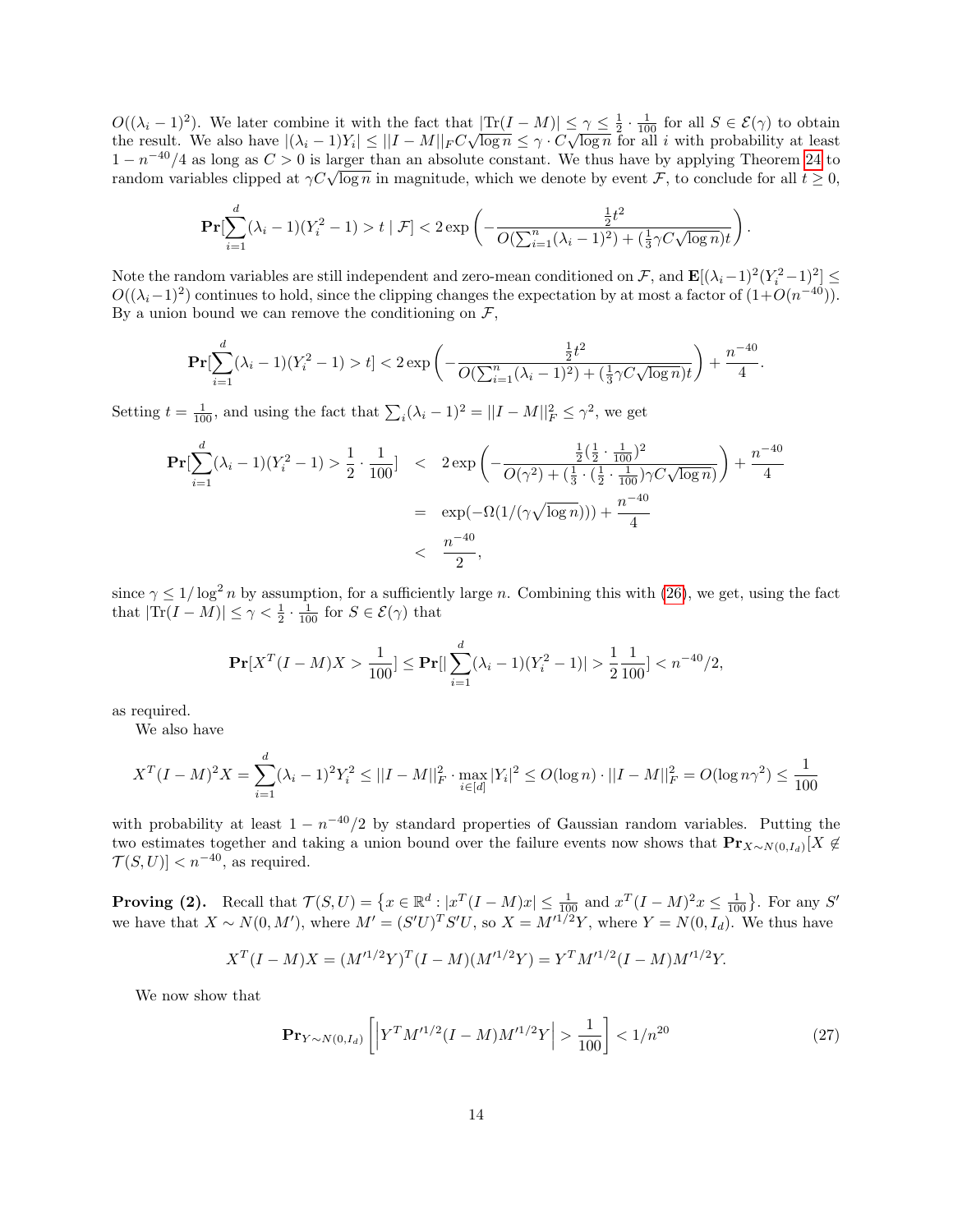Let  $Q := M'^{1/2}(I - M)M'^{1/2}$ , and let  $1 - \tilde{\lambda}_i$ ,  $i = 1, ..., d$  denote the eigenvalues of Q. We have

$$
Y^{T}M'^{1/2}(I - M)M'^{1/2}Y = \sum_{i=1}^{d} (1 - \tilde{\lambda}_{i})Z_{i}^{2},
$$

where  $Z \sim N(0, I_d)$ . Note that

<span id="page-14-1"></span>
$$
\begin{split}\n|\sum_{i=1}^{d} (1 - \tilde{\lambda}_{i})| &= |\text{Tr}(Q)| = |\text{Tr}(M'^{1/2}(I - M)M'^{1/2})| \\
&= |\text{Tr}(M'(I - M))| = |\text{Tr}((I - (I - M'))(I - M))| \\
&\leq |\text{Tr}(I - M)| + |\text{Tr}((I - M')(I - M))| \\
&= \gamma + |\text{Tr}((I - M')(I - M))| \quad \text{(since } |\text{Tr}(I - M)| \leq \gamma \text{ for all } S \in \mathcal{E}(\gamma)) \\
&\leq \gamma + ||I - M'||_F \cdot ||M - I||_F \quad \text{(by von Neumann and Cauchy-Schwarz inequalities)} \\
&\leq \gamma + \gamma^2\n\end{split}
$$
\n(28)

We thus have

$$
Y^{T}M'^{1/2}(I - M)M'^{1/2}Y = \sum_{i=1}^{d} (1 - \tilde{\lambda}_{i})Z_{i}^{2}
$$
  
= 
$$
\sum_{i=1}^{d} (1 - \tilde{\lambda}_{i}) + \sum_{i=1}^{d} (1 - \tilde{\lambda}_{i})(Z_{i}^{2} - 1)
$$
 (29)

We now use a calculation analogous to the above for (1) to show that  $|\sum_{i=1}^d (1 - \tilde{\lambda}_i)(Z_i^2 - 1)| \leq \frac{1}{2} \cdot \frac{1}{100}$  with probability at least  $1 - n^{-40}/4$ . Indeed, we first verify that the variance is bounded by

<span id="page-14-0"></span>
$$
O(\sum_{i=1}^{d} (1 - \tilde{\lambda}_{i})^{2}) = O(||Q||_{F}^{2})
$$
  
\n
$$
= O(||M^{\prime 1/2}(I - M)M^{\prime 1/2}||_{F}^{2})
$$
  
\n
$$
\leq O(||M^{\prime}||_{2}^{2})||I - M||_{F}^{2} \text{ (by sub-multiplicativity)}
$$
  
\n
$$
\leq O(||I||_{2} + ||M^{\prime} - I||_{F})^{2})||I - M||_{F}^{2}
$$
  
\n
$$
\leq O(||I - M||_{F}^{2})
$$
  
\n
$$
= O(\gamma^{2}). \qquad (30)
$$

We also have

$$
|(1 - \tilde{\lambda}_i)Y_i| \leq ||Q||_F C \sqrt{\log n}
$$
  
\n
$$
\leq ||M'||_2||I - M||_F C \sqrt{\log n}
$$
 (by sub-multiplicativity)  
\n
$$
\leq (||I||_2 + ||M' - I||_F)||I - M||_F C \sqrt{\log n}
$$
  
\n
$$
\leq 2||I - M||_F C \sqrt{\log n}
$$
  
\n
$$
\leq 2\gamma \cdot C \sqrt{\log n},
$$

for all i with probability at least  $1 - 1/n^{40}/5$  as long as  $C > 0$  is larger than an absolute constant. We thus have by Theorem [24](#page-12-4) (applied to clipped variables and then unclipping by a union bound as in (1)) for all  $t\geq 0$  that

$$
\Pr[|Y^T M'^{1/2} (I - M) M'^{1/2} Y - \sum_{i=1}^d (1 - \tilde{\lambda}_i)| > t] < \exp\left(-\frac{\frac{1}{2}t^2}{O(\sum_{i=1}^n (1 - \tilde{\lambda}_i)^2) + (\frac{1}{3}2\gamma C \sqrt{\log n})t}\right) + n^{-40}/5.
$$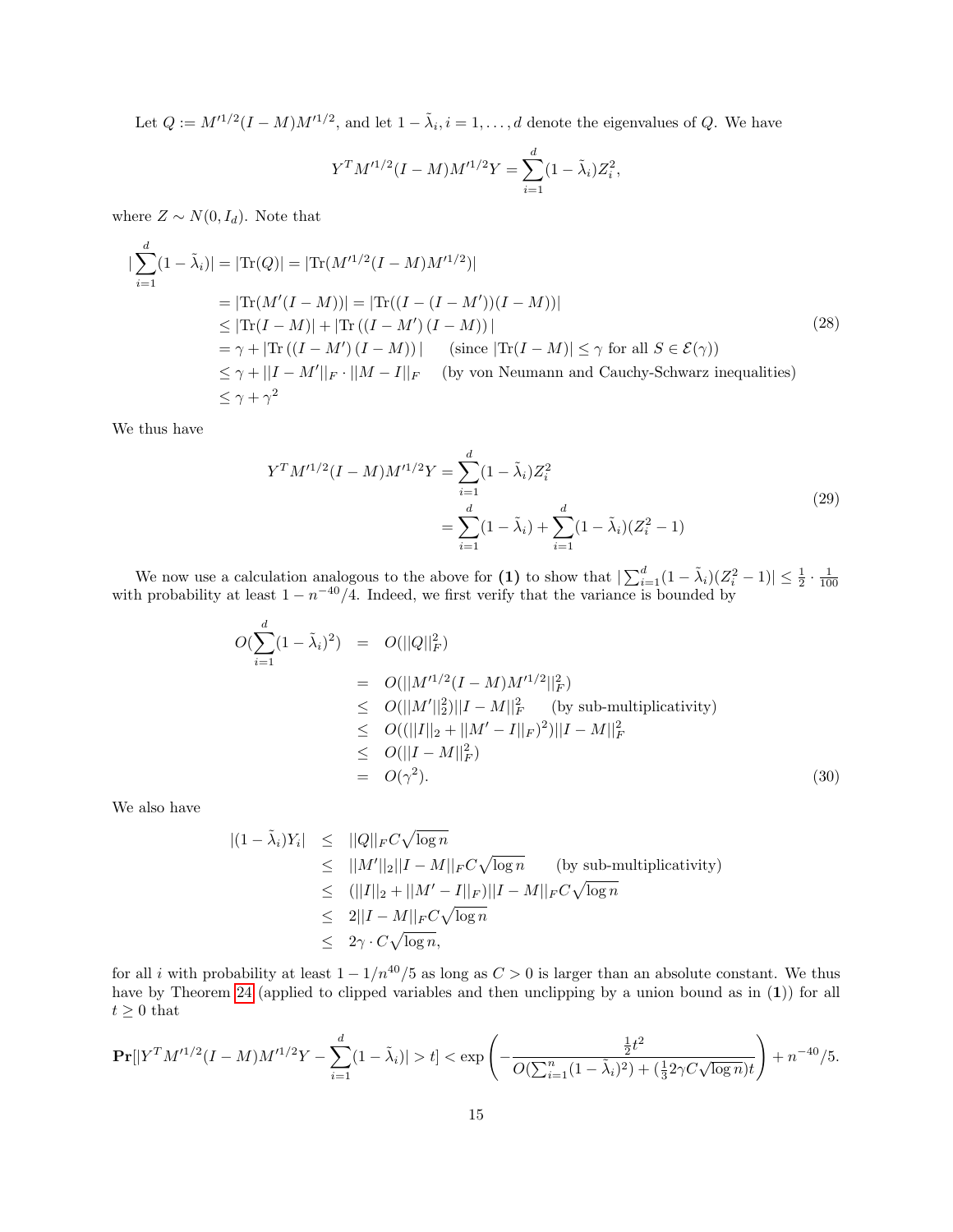Setting  $t = \frac{1}{2} \frac{1}{100}$ , and using the upper bound  $O(\sum_i (1 - \tilde{\lambda}_i)^2) = O(\gamma^2)$  obtained in [\(30\)](#page-14-0), we get

$$
\mathbf{Pr}[|Y^T M'^{1/2}(I - M)M'^{1/2}Y - \sum_{i=1}^d (1 - \tilde{\lambda}_i)| > \frac{1}{2} \cdot \frac{1}{100}| < \exp\left(-\frac{\frac{1}{2}(\frac{1}{2} \cdot \frac{1}{100})^2}{C\gamma^2 + (\frac{1}{3} \cdot \frac{1}{2} \frac{1}{100} \gamma C \sqrt{\log n})}\right) + n^{-40}/5
$$
  
= 
$$
\exp(-\Omega(1/(\gamma \sqrt{\log n}))) + n^{-40}/5 < n^{-40}/4
$$

since  $\gamma \leq 1/\log^2 n$  by assumption, for a sufficiently large n. Since  $|\sum_{i=1}^d (1-\tilde{\lambda}_i)| \leq \gamma + 2\gamma^2 \leq \frac{1}{2} \cdot \frac{1}{100}$  by [\(28\)](#page-14-1), we get by triangle inequality that

$$
\mathbf{Pr}_{X \sim N(0, M')}[|X^T(I - M)X| > \frac{1}{100}] \le n^{-40}/4.
$$

Similarly to (1) above, we have, when  $X \sim N(0, M')$ ,  $X = M'^{1/2}Y$ ,  $Y \sim N(0, I_d)$ ,

$$
X^{T}(I - M)^{2}X = Y^{T}M'^{1/2}(I - M)^{2}M'^{1/2}Y = \sum_{i=1}^{d} \tilde{\tau}_{i}Z_{i}^{2}
$$

$$
\leq \text{Tr}(M'^{1/2}(I - M)^{2}M^{1/2}) \cdot \max_{i \in [d]} Z_{i}^{2}
$$

$$
\leq O(\log n) \cdot \text{Tr}(M'^{1/2}(I - M)^{2}M'^{1/2})
$$

with probability at least  $1 - n^{-40}/2$  over the choice of X, as  $\max_{i \in [d]} Z_i^2 \le C \log n$  with high probability if C is a sufficiently large constant by standard properties of Gaussian random variables. Since  $\text{Tr}(M'^{1/2}(I (M)^2 M^{1/2}$  = Tr( $M'(I-M)^2$ )  $\leq 2||I-M||_F^2$  (as  $\gamma < 1/\log^2 n < 1/3$  by assumption of the lemma), we get

$$
X^{T}(I-M)^{2}X \le O(\log n) \cdot \text{Tr}(M'^{1/2}(I-M)^{2}M'^{1/2}) \le O(\log n) \cdot \gamma^{2} \le \frac{1}{100} \quad (\text{since } \gamma < 1/\log^{2} n)
$$

with probability at least  $1 - n^{-40}/4$ . A union bound over the failure events yields  $Pr_{X \sim N(0,M')}[X \notin$  $\mathcal{T}(S, U) < n^{-40}$ , as required.

This completes the proof.  $\Box$ 

**Proof of Lemma [20:](#page-9-1)** By assumption that  $S \in \mathcal{E}(\gamma)$  we have that  $||I - M||_2 \leq \gamma$ , so Taylor expansion is valid and gives

$$
\frac{1}{2}x^T x - \frac{1}{2}x^T M^{-1} x - \frac{1}{2} \log \det M = -\frac{1}{2}x^T (I - M)x + \frac{1}{2} \text{Tr}(I - M) + R(x),
$$

where for all  $x \in \mathcal{T}(S, U)$  one has  $R(x) \leq \sum_{k \geq 2} x^T (I - M)^2 x + \text{Tr}(I - M)^k$ .

We have by Lemma [18](#page-7-2) that  $R(x) \leq C(x^T(I-M)^2x + ||I-M||_F^2)$  for an absolute constant  $C > 0$ , for all  $x \in \mathcal{T}(S, U)$  and  $S \in \mathcal{E}(\gamma)$ . We thus have

$$
e^{-\frac{1}{2}x^{T}(I-M)x+\frac{1}{2}\text{Tr}(I-M)-C(x^{T}(I-M)^{2}x+||I-M||_{F}^{2})}
$$
  
\n
$$
\leq e^{-\frac{1}{2}x^{T}x+\frac{1}{2}\text{Tr}(I-M)-\frac{1}{2}x^{T}M^{-1}x-\frac{1}{2}\log\det M}
$$
  
\n
$$
\leq e^{-\frac{1}{2}x^{T}(I-M)x+\frac{1}{2}\text{Tr}(I-M)+C(x^{T}(I-M)^{2}x+||I-M||_{F}^{2})}
$$
\n(31)

for all such  $M$  and  $x$ .

<span id="page-15-0"></span>We now Taylor expand  $e^{-\frac{1}{2}x^T(I-M)x+\frac{1}{2}\text{Tr}(I-M)+A(x^T(I-M)^2x+||I-M||_F^2)}$ , where A is any constant (positive or negative), getting

$$
e^{-\frac{1}{2}x^{T}(I-M)x+\frac{1}{2}\text{Tr}(I-M)+A(x^{T}(I-M)^{2}x+||I-M||_{F}^{2})}
$$
\n
$$
=\sum_{k\geq 1}\left(-\frac{1}{2}x^{T}(I-M)x+\frac{1}{2}\text{Tr}(I-M)+A(x^{T}(I-M)^{2}x+||I-M||_{F}^{2})\right)^{k}/k!\tag{32}
$$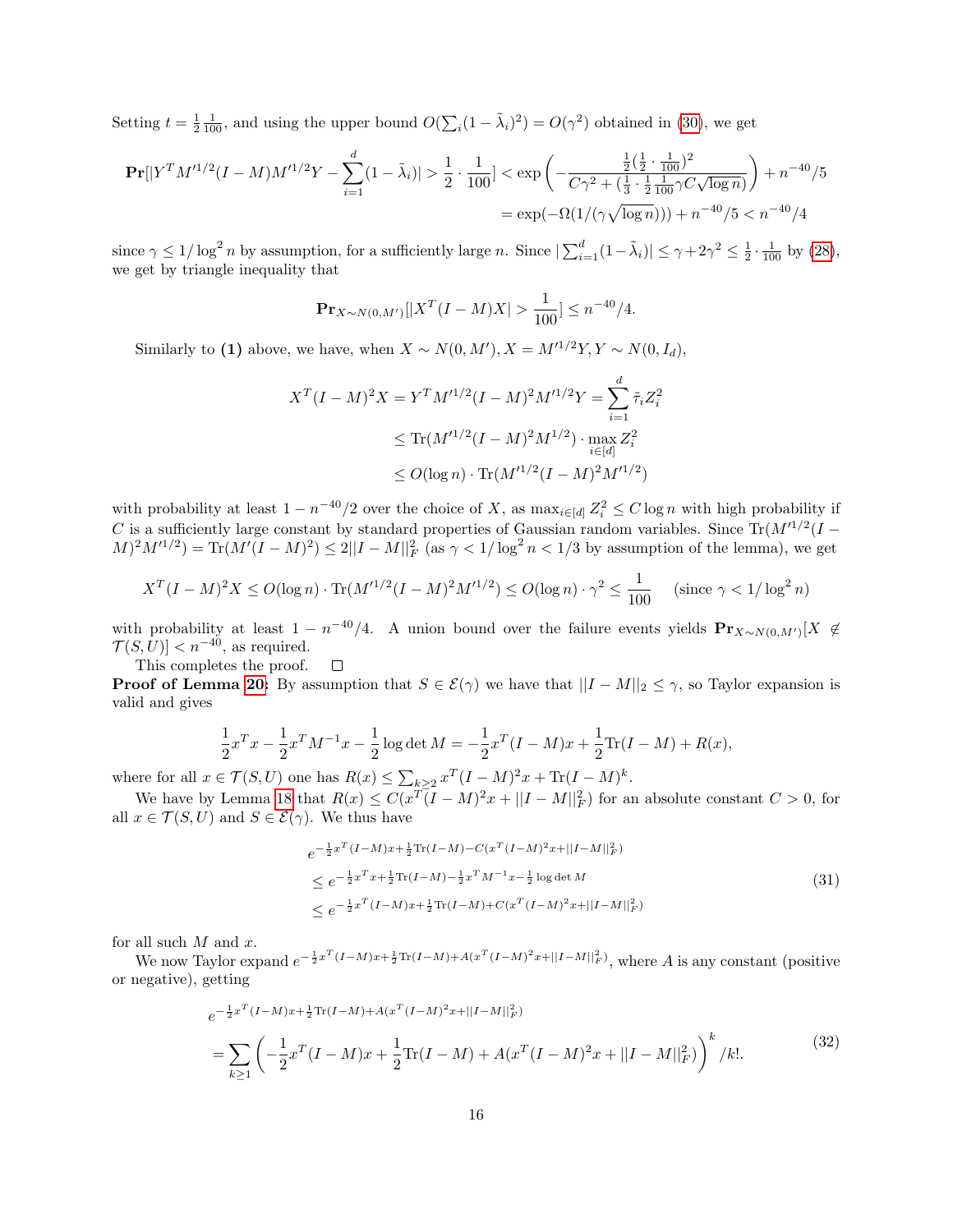For  $k = 2$  we have

$$
\begin{aligned} &\left| \left( -\frac{1}{2} x^T (I - M) x + \frac{1}{2} \text{Tr}(I - M) + x^T (I - M)^2 x + ||I - M||_F^2 \right)^2 / 2 + \frac{1}{8} x^T (I - M) x \cdot \text{Tr}(I - M) \right| \\ &\le C \left( (x^T (I - M) x)^2 + (\text{Tr}(I - M))^2 + x^T (I - M)^2 x + ||I - M||_F^2 \right), \end{aligned} \tag{33}
$$

where we used the fact  $|x^T(I-M)x| \leq \frac{1}{100}$  for  $x \in \mathcal{T}(S, U)$  and  $|\text{Tr}(I-M)| \leq \gamma < \frac{1}{100}$  for  $S \in \mathcal{E}(\gamma)$ . For all  $k \geq 3$  we use the bound

$$
\begin{split}\n&|\left(-\frac{1}{2}x^T(I-M)x+\frac{1}{2}\text{Tr}(I-M)+x^T(I-M)^2x+||I-M||_F^2\right)^k| \\
&\leq \left(|x^T(I-M)x|+\frac{1}{2}|\text{Tr}(I-M)|+x^T(I-M)^2x+||I-M||_F^2\right)^k \\
&\leq \left(|x^T(I-M)x|+\frac{1}{2}|\text{Tr}(I-M)|+x^T(I-M)^2x+||I-M||_F^2\right)^3 \\
&\leq C((x^T(I-M)x)^2+(\text{Tr}(I-M))^2+x^T(I-M)^2x+||I-M||_F^2),\n\end{split}
$$
\n(34)

where we used the bound  $|x^T(I-M)x| + \frac{1}{2}|\text{Tr}(I-M)| + x^T(I-M)^2x + ||I-M||_F^2 \leq 1$  to go from the second line to the third, and the last line follows from the observation that every term in the expansion of  $(|x^T(I-M)x| + \frac{1}{2}|\text{Tr}(I-M)| + x^T(I-M)^2x + ||I-M||_F^2$  contains either at least a square of one of the first two terms or at least one of the last two.

Substituting these bounds into [\(32\)](#page-15-0), we get

$$
e^{-\frac{1}{2}x^{T}(I-M)x+\frac{1}{2}\text{Tr}(I-M)+A(x^{T}(I-M)^{2}x+||I-M||_{F}^{2})}
$$
\n
$$
=\sum_{k\geq 1}\left(-\frac{1}{2}x^{T}(I-M)x+\frac{1}{2}\text{Tr}(I-M)+A(x^{T}(I-M)^{2}x+||I-M||_{F}^{2})\right)^{k}/k!
$$
\n
$$
\leq -\frac{1}{2}x^{T}(I-M)x+\frac{1}{2}\text{Tr}(I-M)-\frac{1}{8}x^{T}(I-M)x\cdot\text{Tr}(I-M)
$$
\n
$$
+C((x^{T}(I-M)x)^{2}+x^{T}(I-M)^{2}x+\text{Tr}(I-M)^{2}+||I-M||_{F}^{2}) \quad \text{(for a constant } C>0 \text{ that may depend on } A)
$$
\n
$$
+\sum_{k\geq 3}(A+1)^{k}((x^{T}(I-M)x)^{2}+\text{Tr}(I-M)^{2}+x^{T}(I-M)^{2}x+||I-M||_{F}^{2})/k!
$$
\n
$$
\leq -\frac{1}{2}x^{T}(I-M)x+\frac{1}{2}\text{Tr}(I-M)+C''(x^{T}(I-M)^{2}x+(\text{Tr}(I-M))^{2}+x^{T}(I-M)x^{2}+||I-M||_{F}^{2})
$$

for an absolute constant  $C'' > 0$ . The provides the upper bound in the claimed result. The lower bound is provided by a similar calculation, which we omit.  $\Box$ 

**Proof of Lemma [23:](#page-10-2)** Since  $\mathbf{E}[(Z-1)^2] \leq \epsilon$  by assumption of the lemma, for any event  $\mathcal{E}$  one has  $\mathbf{E}[(Z-1)^2 \cdot \mathbf{I}_{\bar{\mathcal{E}}}] \leq \epsilon$ , where  $\mathbf{I}_{\bar{\mathcal{E}}}$  is the indicator of  $\bar{\mathcal{E}}$ , the complement of  $\mathcal{E}$ . This also means that

$$
\mathbf{E}[(Z-1)^2|\bar{\mathcal{E}}] \le \epsilon/\mathbf{Pr}[\bar{\mathcal{E}}].
$$

On the other hand, by Jensen's inequality

$$
\mathbf{E}[|Z-1||\bar{\mathcal{E}}] \leq \left(\mathbf{E}[(Z-1)^2|\bar{\mathcal{E}}]\right)^{1/2},
$$

and putting these two bounds together we get

$$
\mathbf{E}[|Z-1| \cdot \mathbf{I}[\bar{\mathcal{E}}]] = \mathbf{E}[|Z-1||\bar{\mathcal{E}}] \cdot \mathbf{Pr}[\bar{\mathcal{E}}] \leq \mathbf{Pr}[\bar{\mathcal{E}}] \cdot \left(\mathbf{E}[(Z-1)^2|\bar{\mathcal{E}}]\right)^{1/2} \leq \mathbf{Pr}[\bar{\mathcal{E}}] \cdot \left(\epsilon/\mathbf{Pr}[\bar{\mathcal{E}}]\right)^{1/2} = \sqrt{\epsilon \cdot \mathbf{Pr}[\bar{\mathcal{E}}]}.
$$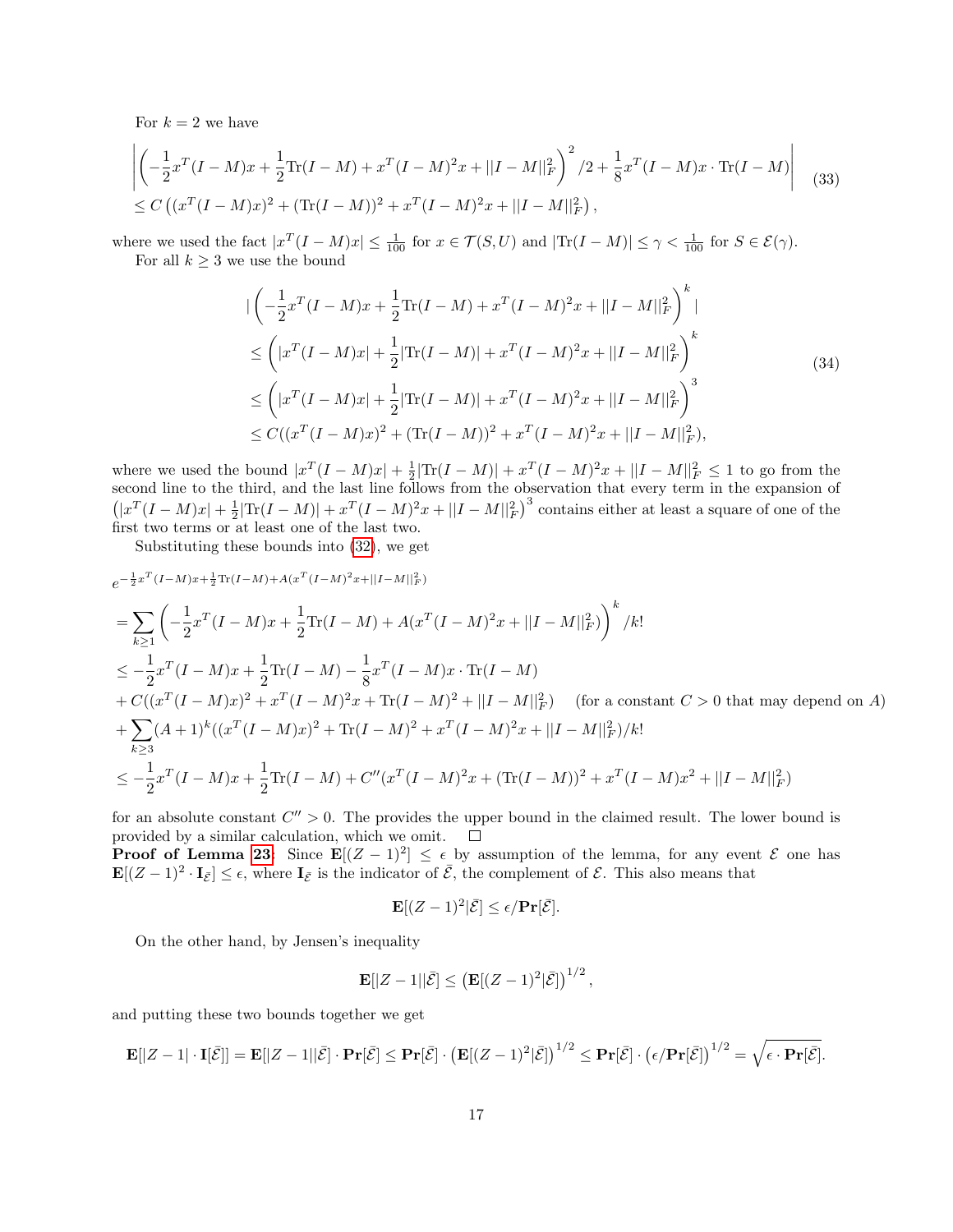This means that

$$
|\mathbf{E}[Z] - \mathbf{E}[Z|\mathcal{E}]| \leq |\mathbf{E}[Z] - \frac{1}{\mathbf{Pr}[\mathcal{E}]} \mathbf{E}[Z \cdot \mathbf{I}_{\mathcal{E}}]|
$$
  
\n
$$
\leq |\mathbf{E}[Z] - \frac{1}{\mathbf{Pr}[\mathcal{E}]} \mathbf{E}[Z] + \frac{1}{\mathbf{Pr}[\mathcal{E}]} \mathbf{E}[Z \cdot \mathbf{I}_{\bar{\mathcal{E}}}]|
$$
  
\n
$$
\leq \mathbf{E}[Z] \left( \frac{1}{1 - \mathbf{Pr}[\bar{\mathcal{E}}]} - 1 \right) + \left| \frac{1}{\mathbf{Pr}[\mathcal{E}]} \mathbf{E}[Z \cdot \mathbf{I}_{\bar{\mathcal{E}}}] \right|
$$
  
\n
$$
\leq \mathbf{E}[Z] \cdot 2\mathbf{Pr}[\bar{\mathcal{E}}] + 2\mathbf{E}[Z \cdot \mathbf{I}_{\bar{\mathcal{E}}}] \quad \text{(since } \frac{1}{1 - x} - 1 \leq 2x \text{ for } x \in (0, 1/2))
$$
  
\n
$$
\leq \mathbf{E}[Z] \cdot 2\mathbf{Pr}[\bar{\mathcal{E}}] + 2(\mathbf{Pr}[\bar{\mathcal{E}}] + \mathbf{E}[|Z - 1| \cdot \mathbf{I}_{\bar{\mathcal{E}}}])
$$
  
\n
$$
\leq 2(1 + \mathbf{E}[Z])\mathbf{Pr}[\bar{\mathcal{E}}] + 2\sqrt{\epsilon \mathbf{Pr}[\bar{\mathcal{E}}]}.
$$

 $\Box$ 

# <span id="page-17-0"></span>A.2 Proofs of moment bounds (Lemma [21](#page-10-0) and Lemma [22\)](#page-10-1)

**Proof of Lemma [21](#page-10-0) and Lemma [22:](#page-10-1)** We start by noting that for every  $i, j \in [1:d]$  the matrix  $M = U<sup>T</sup> S<sup>T</sup> SU$  satisfies

$$
M_{ij} = \sum_{r=1}^{B} \sum_{a=1}^{n} \sum_{b=1}^{n} S_{r,a} U_{a,i} S_{r,b} U_{b,j}
$$
  
= 
$$
\sum_{a=1}^{n} U_{a,i} U_{a,j} \left( \sum_{r=1}^{B} S_{r,a}^{2} \right) + \sum_{r=1}^{B} \sum_{a=1}^{n} \sum_{b=1,b \neq a}^{n} S_{r,a} U_{a,i} S_{r,b} U_{b,j}
$$
  
= 
$$
\delta_{i,j} + \sum_{r=1}^{B} \sum_{\substack{a,b=1,\\a \neq b}}^{n} S_{r,a} U_{a,i} S_{r,b} U_{b,j},
$$

where  $\delta_{i,j}$  equals 1 if  $i = j$  and equals 0 otherwise. We thus have, for every  $i, j \in [1:d]$ , that

$$
(M - I)_{ij} = \sum_{r=1}^{B} \sum_{\substack{a,b=1, \\ a \neq b}}^{n} S_{r,a} U_{a,i} S_{r,b} U_{b,j},
$$

which in particular means that

$$
\text{Tr}(I - M) = -\sum_{i} (M - I)_{ii} = -\sum_{i} \sum_{r=1}^{B} \sum_{\substack{a,b=1,\\a \neq b}}^{n} S_{r,a} U_{a,i} S_{r,b} U_{b,i},
$$
\n
$$
= -\sum_{r=1}^{B} \sum_{\substack{a,b=1,\\a \neq b}}^{n} S_{r,a} S_{r,b} \cdot U_a U_b^T,
$$
\n(35)

(note that it immediately follows that  $\mathbf{E}_{S}[\text{Tr}(I - M)] = 0$ , as  $\mathbf{E}_{S}[S_{r,a}S_{r,b}] = 0$  for  $a \neq b$ ) and

$$
x^{T}(I-M)x = -\sum_{ij}(M-I)_{ij}x_{i}x_{j} = -\sum_{i,j}\sum_{r=1}^{B}\sum_{\substack{a,b=1,\\a\neq b}}^{n}S_{r,a}U_{a,i}S_{r,b}U_{b,j}x_{i}x_{j}
$$

$$
= -\sum_{r=1}^{B}\sum_{\substack{a,b=1,\\a\neq b}}^{n}S_{r,a}S_{r,b}(Ux)_{a}(Ux)_{b}
$$
(36)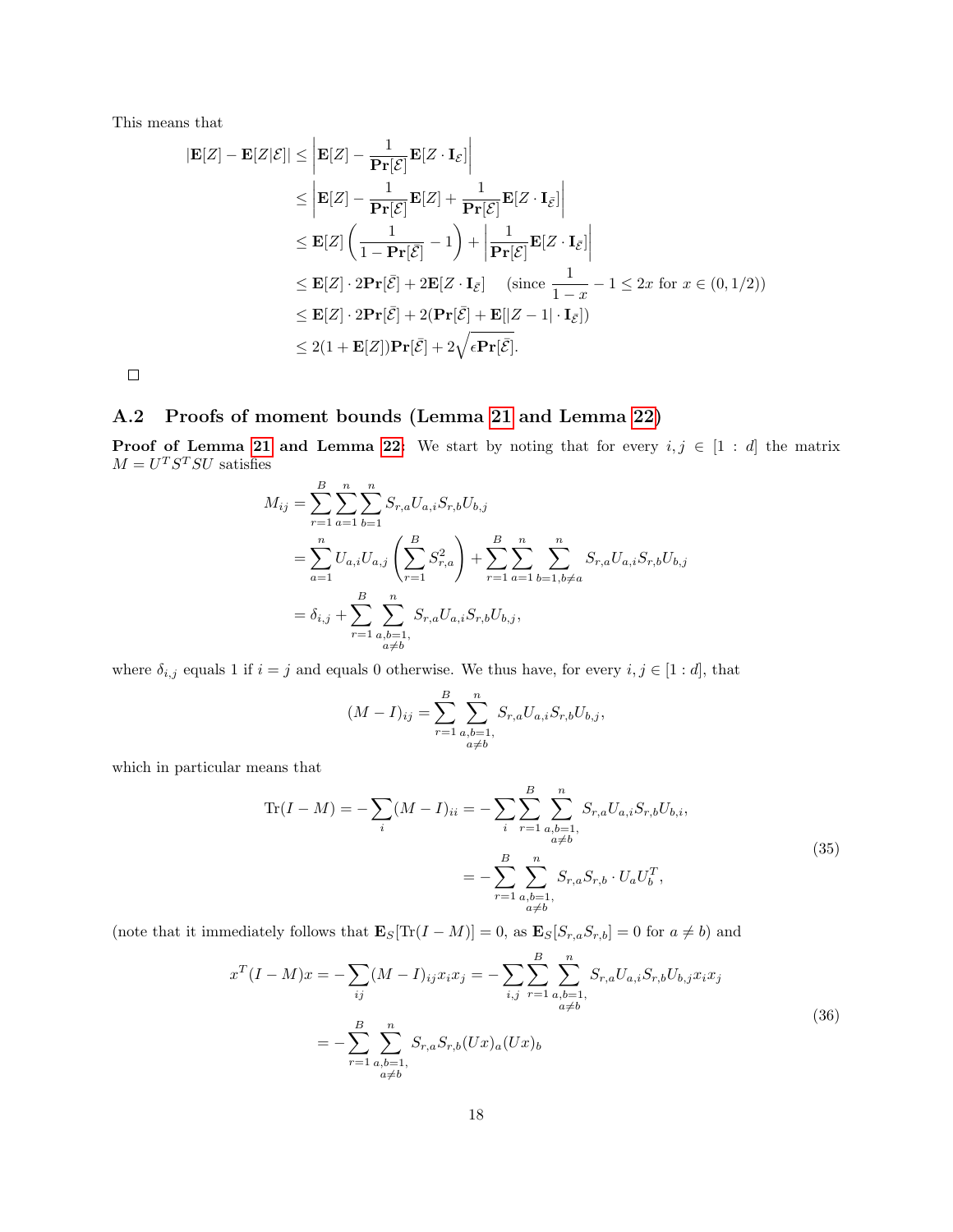(note that it immediately follows that  $\mathbf{E}_{S}[x^T(I-M)x] = 0$  for all x, as  $\mathbf{E}_{S}[S_{r,a}S_{r,b}] = 0$  for  $a \neq b$ ). We also have

$$
(M - I)^2_{ij} = \sum_{r=1}^{B} \sum_{\substack{a,b=1, \\ a \neq b}}^{n} \sum_{\substack{r'=1 \\ c \neq d}}^{n} \sum_{\substack{c,d=1, \\ c \neq d}}^{n} S_{r,a} U_{a,i} S_{r,b} U_{b,j} S_{r',c} U_{c,i} S_{r',d} U_{d,j}
$$

and hence

$$
||I - M||_F^2 = \sum_{ij} (M - I)_{ij}^2 = \sum_{ij} \sum_{r=1}^B \sum_{\substack{a,b=1, \\ a \neq b}}^n \sum_{r'=1}^n \sum_{\substack{c,d=1, \\ c \neq d}}^n S_{r,a} U_{a,i} S_{r,b} U_{b,j} S_{r',c} U_{c,i} S_{r',d} U_{d,j}
$$
  
\n
$$
= \sum_{r=1}^B \sum_{\substack{a,b=1, \\ a \neq b}}^n \sum_{\substack{r'=1 \\ c \neq d}}^n \sum_{\substack{c,d=1, \\ c \neq d}}^n S_{r,a} S_{r,b} S_{r',c} S_{r',d} (\sum_i U_{a,i} U_{c,i}) (\sum_j U_{b,j} U_{d,j})
$$
  
\n
$$
= \sum_{r=1}^B \sum_{\substack{a,b=1, \\ a \neq b}}^n \sum_{\substack{r'=1 \\ c \neq d}}^n S_{r,a} S_{r,b} S_{r',c} S_{r',d} \cdot U_a U_c^T \cdot U_b U_d^T
$$
  
\n
$$
= \sum_{r_1=1}^B \sum_{\substack{a_1, b_1 = 1, \\ a_1 \neq b_1}}^n \sum_{\substack{r_2 = 1 \\ r_2 = 1}}^n \sum_{\substack{a_2, b_2 = 1, \\ a_2 \neq b_2}}^n S_{r_1, a_1} S_{r_1, b_1} S_{r_2, a_2} S_{r_2, b_2} \cdot U_{a_1} U_{a_2}^T \cdot U_{b_1} U_{b_2}^T
$$
  
\n(37)

We also need

$$
x^{T}(I-M)^{2}x = ||(I-M)x||_{2}^{2} = \sum_{i=1}^{d} \left( \sum_{j=1}^{d} (I-M)_{ij}x_{j} \right)^{2}
$$
  
\n
$$
= \sum_{i=1}^{d} \sum_{j=1}^{d} \sum_{j=1}^{d} x_{j}x_{j} \cdot \sum_{r=1}^{B} \sum_{r=1}^{B} \sum_{a,b=1, a,b=1, a,b=1, a, \bar{b}=1, \atop a \neq b}^{n} S_{r,a}U_{a,i}S_{r,b}U_{b,j} \cdot S_{\bar{r},\bar{a}}U_{\bar{a},i}S_{\bar{r},\bar{b}}U_{\bar{b},\bar{j}}
$$
  
\n
$$
= \sum_{r=1}^{B} \sum_{\substack{r=1 \ r \neq 1}}^{B} \sum_{\substack{a,b=1, a,b=1, \bar{a}, \bar{b}=1, \atop a \neq b}}^{n} S_{r,a}S_{r,b}S_{\bar{r},\bar{a}}S_{\bar{r},\bar{b}} \cdot (\sum_{i=1}^{d} U_{a,i}U_{\bar{a},i})(\sum_{j=1}^{d} U_{b,j}x_{j})(\sum_{\bar{j}} U_{\bar{b},\bar{j}}x_{\bar{j}})
$$
  
\n
$$
= \sum_{r=1}^{B} \sum_{\bar{r}=1}^{B} \sum_{\substack{a,b=1, \bar{a}, \bar{b}=1, \atop a \neq b}}^{n} S_{r,a}S_{r,b}S_{\bar{r},\bar{a}}S_{\bar{r},\bar{b}} \cdot U_{a}U_{\bar{a}}^{T} \cdot (Ux)_{b}(Ux)_{\bar{b}}
$$
  
\n
$$
= \sum_{r=1}^{B} \sum_{r=1}^{B} \sum_{\substack{a,b=1, a \ge b \ge 1, \atop a \neq b}}^{n} S_{r,a}S_{r,a}S_{r,b}S_{\bar{r},\bar{a}}S_{\bar{r},\bar{b}} \cdot U_{a}U_{\bar{a}}^{T} \cdot (Ux)_{b}(Ux)_{b}
$$
  
\n
$$
= \sum_{r_{1}=1}^{B} \sum_{r_{2}=1}^{B} \sum_{\substack{a_{1}, b_{1}=1, a \
$$

 ${\bf Bounding }\; {\bf E}_{S}[||I-M||_F^2], {\bf E}_{S}[(x^T(I-M)x)^2], {\bf E}_{S}[x^T(I-M)^2x], {\bf E}_{S}[(x^T(I-M)x){\rm Tr}(I-M)], {\bf E}_{S}[{\rm Tr}(I-M)^2]$ We first note that for for any  $r_1, r_2$  and  $a_1 \neq b_1, a_2 \neq b_2$  the quantity

$$
\mathbf{E}_{S}[S_{r_1,a_1}S_{r_1,b_1}S_{r_2,a_2}S_{r_2,b_2}]
$$

is only nonzero when  $r_1 = r_2$  and  $\{a_1, b_1, a_2, b_2\}$  contains two distinct elements, each with multiplicity 2 (let  $\mathbf{I}_{*}(\{a_q, b_q\}_{q=1}^2)$  denote the indicator of the latter condition). In that case one has  $\mathbf{E}_{S}[S_{r_1,a_1}S_{r_1,b_1}S_{r_2,a_2}S_{r_2,b_2}] =$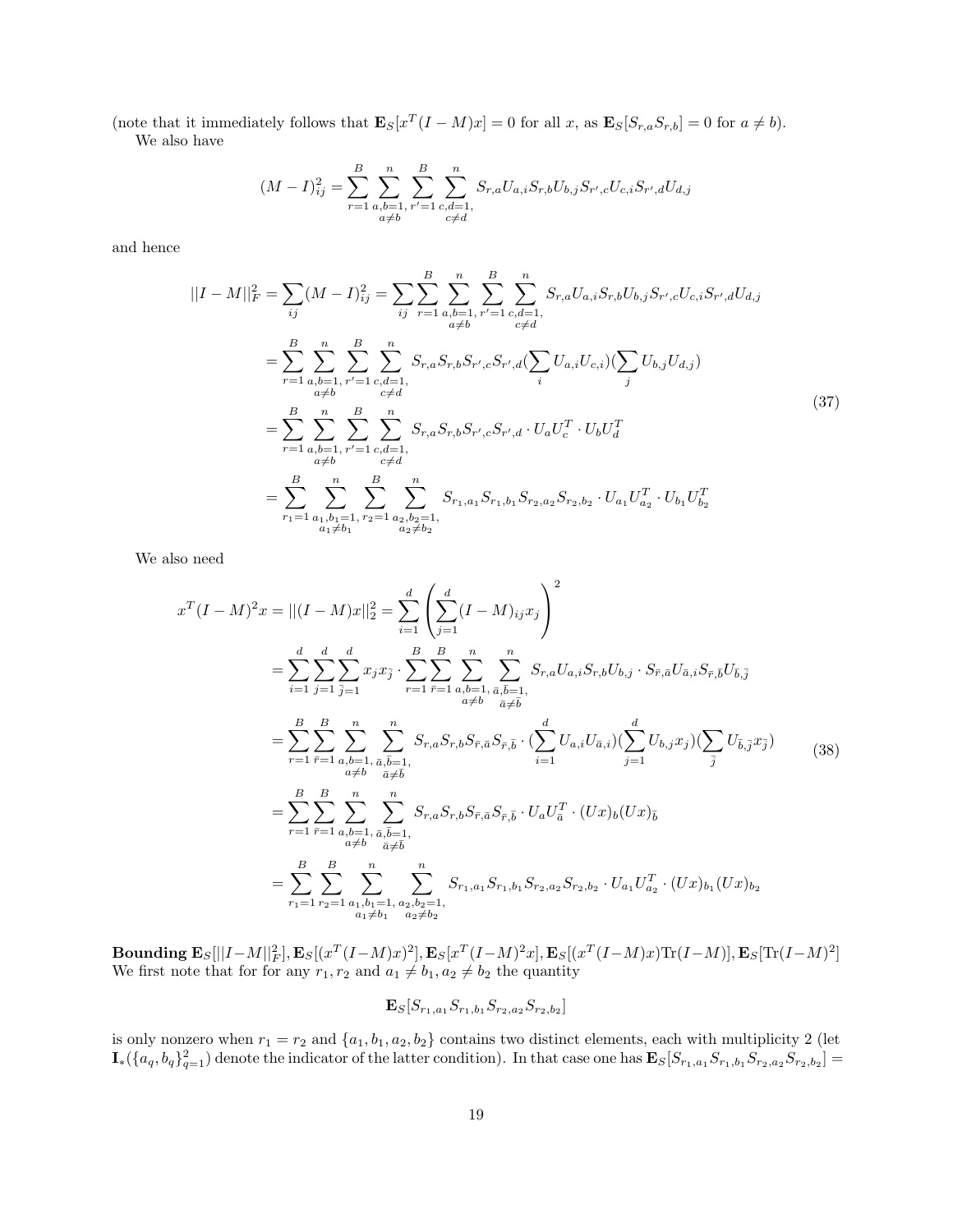$1/B^2$ . Note that the expression above appears in all of  $\mathbf{E}_S[(x^T(I-M)x)^2], \mathbf{E}_S[x^T(I-M)^2x], \mathbf{E}_S[(x^T(I-M)x)^2], \mathbf{E}_S$  $(M)x$ Tr $(I - M)$ ,  $\mathbf{E}_{S}[(Tr(I - M))^{2}]$ . Specifically, all of these expressions can be written as

$$
\sum_{r_1=1}^{B} \sum_{r_2=1}^{B} \sum_{\substack{a_1,b_1=1, a_2,b_2=1, a_1 \neq b_1 \\ a_1 \neq b_1}} \sum_{\substack{a_2,b_2=1, a_2 \neq b_2 \\ a_2 \neq b_2}}^n \mathbf{E}_S[S_{r_1,a_1} S_{r_1,b_1} S_{r_2,a_2} S_{r_2,b_2}]
$$
  

$$
\cdot (U_{a_1} U_{a_2}^T)^A (U_{b_1} U_{b_2}^T)^B \cdot ((Ux)_{a_1} (Ux)_{a_2})^C ((Ux)_{b_1} (Ux)_{b_2})^D \cdot ((Ux)_{a_1} (Ux)_{b_1})^E (U_{a_1} U_{b_1}^T)^F \cdot ((Ux)_{a_2} (Ux)_{b_2})^G (U_{a_2} U_{b_2}^T)^H,
$$

where  $A, B, C, D, E, F, G, H \in \{0, 1\}$  and  $A + B + C + D + E + F + G + H = 2$ . We thus have

$$
\begin{split}\n&\sum_{r_1=1}^{B} \sum_{r_2=1}^{B} \sum_{\substack{a_1,b_1=1, a_2,b_2=1, a_1 \neq b_1}}^{n} \sum_{\substack{a_2 \neq b_2}}^{n} \mathbf{E}_S[S_{r_1,a_1} S_{r_1,b_1} S_{r_2,a_2} S_{r_2,b_2}]. \\
&\cdot (U_{a_1} U_{a_2}^T)^A (U_{b_1} U_{b_2}^T)^B \cdot ((Ux)_{a_1} (Ux)_{a_2})^C ((Ux)_{b_1} (Ux)_{b_2})^D \cdot ((Ux)_{a_1} (Ux)_{b_1})^E (U_{a_1} U_{b_1}^T)^F \cdot ((Ux)_{a_2} (Ux)_{b_2})^G (U_{a_2} U_{b_2}^T)^H] \\ &\leq \frac{1}{B} \sum_{\substack{a_1,b_1=1, a_2,b_2=1, a_2 \neq b_2}}^{n} \mathbf{I}_*({a_q, b_q}_{q=1}^2) |U_{a_1} U_{a_2}^T|^A |U_{b_1} U_{b_2}^T|^B \cdot |(Ux)_{a_1} (Ux)_{a_2}|^C |(Ux)_{b_1} (Ux)_{b_2}|^D. \\
&\cdot |(Ux)_{a_1} (Ux)_{b_1}|^E |U_{a_1} U_{b_1}^T|^F \cdot |(Ux)_{a_2} (Ux)_{b_2}|^G |U_{a_2} U_{b_2}^T|^H.\n\end{split}
$$

We have  $|U_a U_b^T| \leq ||U_a||_2 \cdot ||U_b||_2$  by Cauchy-Schwarz, and  $|(Ux)_a| \leq ||U_a||_2 \cdot O(\sqrt{\log n})$  since  $x \in \mathcal{T}^*$  by assumption of the lemma, so

$$
\frac{1}{B}\sum_{\substack{a_1,b_1=1,\ a_2,b_2=1,\ a_1\neq b_1}}^{n} \sum_{\substack{a_1\neq b_1,\ a_2\neq b_2}}^{n} \mathbf{I}_{*}(\{a_q,b_q\}_{q=1}^2)|U_{a_1}U_{a_2}^T|^A|U_{b_1}U_{b_2}^T|^B \cdot |(Ux)_{a_1}(Ux)_{a_2}|^C|(Ux)_{b_1}(Ux)_{b_2}|^D \cdot |(Ux)_{a_1}(Ux)_{b_1}|^E|U_{a_2}U_{b_2}^T|^F
$$
  

$$
\leq (O(\log n))^{C+D+E+G} \frac{1}{B}\sum_{\substack{a_1,b_1=1,\ a_2,b_2=1,\ a_1\neq b_1,\ a_2\neq b_2}}^{n} \sum_{\substack{a_1\neq b_1,\ a_2\neq b_2}}^{n} \mathbf{I}_{*}(\{a_q,b_q\}_{q=1}^2)(||U_{a_1}||_2||U_{a_2}||_2)^A \cdot (||U_{b_1}||_2||U_{b_2}||_2)^B \cdot (||U_{a_1}||_2||U_{a_2}||_2)^C
$$
  

$$
\cdot (||U_{b_1}||_2||U_{b_2}||_2)^D \cdot (||U_{a_1}||_2||U||_{b_1}||_2)^E(||U_{a_1}||_2||U_{b_1}||_2)^F \cdot (||U_{a_2}||_2||U||_{b_2}||_2)^G (||U_{a_2}||_2||U_{b_2}||_2)^H.
$$

Since we are only summing over  $\{a_1, a_2, b_1, b_2\}$  that contain two distinct elements, we have

$$
(O(\log n))^{C+D+E+G} \frac{1}{B} \sum_{\substack{a_1, b_1=1, a_2, b_2=1, a_3 \neq b_2 \\ a_1 \neq b_1}}^n \sum_{\substack{a_2, b_2=1, a_2 \neq b_2 \\ a_2 \neq b_2}}^n \mathbf{I}_*({a_q, b_q}_{q=1}^2) (||U_{a_1}||_2||U_{a_2}||_2)^A \cdot (||U_{b_1}||_2||U_{b_2}||_2)^B \cdot (||U_{a_1}||_2||U_{a_2}||_2)^C
$$
  
\n
$$
\cdot (||U_{b_1}||_2||U_{b_2}||_2)^D \cdot (||U_{a_1}||_2||U||_{b_1}||_2)^E (||U_{a_1}||_2||U_{b_1}||_2)^F \cdot (||U_{a_2}||_2||U||_{b_2}||_2)^G (||U_{a_2}||_2||U_{b_2}||_2)^H
$$
  
\n
$$
\leq (O(\log n))^{C+D+E+G} \frac{1}{B} \sum_{a_1, b_1=1}^n ||U_{a_1}||_2^2 ||U_{a_2}||_2^2
$$
  
\n
$$
\leq (O(\log n))^{C+D+E+G} \frac{1}{B} (\sum_{a_1=1}^n ||U_{a_1}||_2^2)^2
$$
  
\n
$$
\leq (O(\log n))^{C+D+E+G} \frac{d^2}{B},
$$

where we used the fact that  $\sum_a ||U_a|_2^2 = d$ . Noting that  $C + D + E + G = 0$  for  $\mathbf{E}_S[||I - M||_F^2]$  and  $C + D + E + G = 1$  for  $\mathbf{E}_S[x^T(I - M)x \text{Tr}(I - M)]$  completes the proof.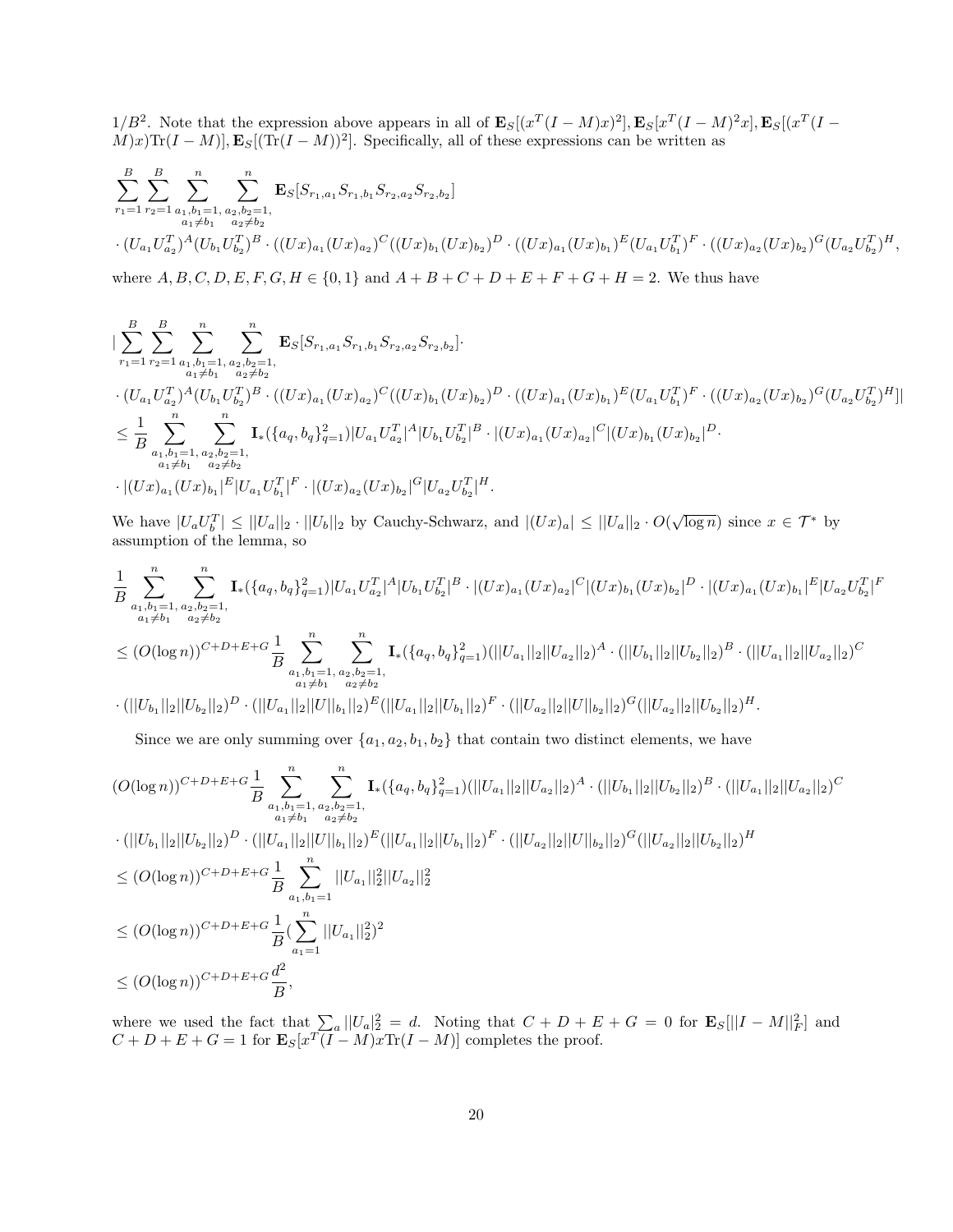$\textbf{Boundary } \textbf{E}_{S}[(x^T(I-M)x)^2\text{Tr}(I-M)] \text{, } \textbf{E}_{S}[x^T(I-M)^2x\cdot\text{Tr}(I-M)] \text{, } \textbf{E}_{S}[||I-M||_F^2\cdot\text{Tr}(I-M)] \text{, } \textbf{E}_{S}[(x^T(I-M)^2)x\cdot\text{Tr}(I-M)] \text{, } \textbf{E}_{S}[||I-M||_F^2\cdot\text{Tr}(I-M)] \text{, } \textbf{E}_{S}[||I-M||_F^2\cdot\text{Tr}(I-M)] \text{, }$  $(M)x)^2 \cdot x^T(I-M)x], \mathbf{E}_S[x^T(I-M)^2x \cdot x^T(I-M)x], \mathbf{E}_S[||I-M||_F^2 \cdot x^T(I-M)x]$  All of the above expressions can be written as

$$
\sum_{r_1=1}^{B} \sum_{r_2=1}^{B} \sum_{r_3=1}^{B} \sum_{\substack{a_1, b_1=1, a_2, b_2=1, a_3, b_3=1, a_4 \neq b_1}}^{n} \sum_{\substack{a_2, b_2=1, a_3, b_3=1, a_4 \neq b_2}}^{n} \mathbf{E}_S[S_{r_1, a_1} S_{r_1, b_1} S_{r_2, a_2} S_{r_2, b_2} S_{r_3, a_3} S_{r_3, b_3}]
$$
  

$$
\cdot (U_{a_1} U_{a_2}^T)^A (U_{b_1} U_{b_2}^T)^B \cdot ((Ux)_{a_1} (Ux)_{a_2})^C ((Ux)_{b_1} (Ux)_{b_2})^D \cdot ((Ux)_{a_1} (Ux)_{b_1})^E (U_{a_1} U_{b_1}^T)^F \cdot ((Ux)_{a_2} (Ux)_{b_2})^G (U_{a_2} U_{b_2}^T)^H
$$
  

$$
\cdot ((Ux)_{a_3} (Ux)_{b_3})^I (U_{a_3} U_{b_3}^T)^J
$$

where  $A, B, C...$  are in  $\{0,1\}$  and  $A + B + C + D + E + F + G + H + I + J = 3.$ 

We first note that for for any  $r_1, r_2, r_3$  and  $a_1 \neq b_1, a_2 \neq b_2, a_3 \neq b_3$  the quantity

$$
{\bf E}_{S}[S_{r_1,a_1}S_{r_1,b_1}S_{r_2,a_2}S_{r_2,b_2}S_{r_3,a_3}S_{r_3,b_3}]
$$

is only nonzero when  $r_1 = r_2 = r_3$  and  $\{a_1, b_1, a_2, b_2, a_3, b_3\}$  contains three distinct elements, each with multiplicity 2. Let  $I_*(\{a_q, b_q\}_{q=1}^3)$  denote the indicator of the latter condition. In that case one has  $\mathbf{E}_{S}[S_{r_1,a_1}S_{r_1,b_1}S_{r_2,a_2}S_{r_2,b_2}S_{r_3,a_3}S_{r_3,b_3}] = 1/B^3$ . Note we cannot have  $a_1 = a_2 = a_3$  and  $b_1 = b_2 = b_3$ since the expectation is 0 in that case.

Similarly to the above, it thus suffices to bound

$$
\begin{aligned} &\frac{1}{B^2}\sum_{\substack{a_1,b_1=1,\ a_2,b_2=1,\ a_3,b_3=1,\ b_1+a_2\neq b_2}}^n \sum_{\substack{a_3,b_3=1,\ b_1+a_2\neq b_2}}^n \mathbf{I}_*(\{a_q,b_q\}_{q=1}^3)\\ &\cdot |(U_{a_1}U_{a_2}^T)^A(U_{b_1}U_{b_2}^T)^B\cdot ((Ux)_{a_1}(Ux)_{a_2})^C((Ux)_{b_1}(Ux)_{b_2})^D\cdot ((Ux)_{a_1}(Ux)_{b_1})^E(U_{a_1}U_{b_1}^T)^F\cdot ((Ux)_{a_2}(Ux)_{b_2})^G(U_{a_2}U_{b_2}^T)^H\\ &\leq (O(\log n))^{C+D+E+G+I}\frac{1}{B^2}\sum_{\substack{a_1,b_1=1,\ a_2,b_2=1,\ a_3,b_3=1,\ a_1\neq b_1}}^n \sum_{\substack{a_2\neq b_2 \ a_3\neq b_3}}^n \mathbf{I}_*(\{a_q,b_q\}_{q=1}^3).\\ &\cdot (||U_{a_1}||_2||U_{a_2}||_2)^A(||U_{b_1}||_2||U_{b_2}||_2)^B\cdot (||U_{a_1}||_2||U_{a_2}||_2)^C(||U_{b_1}||_2||U_{b_2}||_2)^D\cdot (||U_{a_1}||_2||U_{b_1}||_2)^E(||U_{a_1}||_2||U_{b_1}||_2)^F\\ &\cdot (||U_{a_2}||_2||U_{b_2}||_2)^G(||U_{a_2}||_2||U_{b_2}||_2)^H\cdot (||U_{a_3}||_2||U_{b_3}||_2)^J(||U_{a_3}||_2||U_{b_3}||_2)^J \end{aligned}
$$

where we used Cauchy-Schwarz and the assumption that  $x \in \mathcal{T}^*$  (and hence x is not correlated with any of the rows of  $U$  too much), as above.

Since we are only summing over  $\{a_1, a_2, a_3, b_1, b_2, b_3\}$  that contain three distinct elements, the expression above is upper bounded by

$$
(O(\log n))^{C+D+E+G+I} \frac{1}{B^2} \sum_{a,c,b}^{n} ||U_a||_2^2 ||U_b||_2^2 ||U_c||_2^2
$$
  
\n
$$
\leq (O(\log n))^{C+D+E+G+I} \frac{d^3}{B^2}
$$
  
\n
$$
\leq (O(\log n))^2 \frac{d^2}{B},
$$

where we used the fact that  $\sum_a ||U_a|_2^2 = d$  and that in all cases,  $C + D + E + G + I \leq 2$ .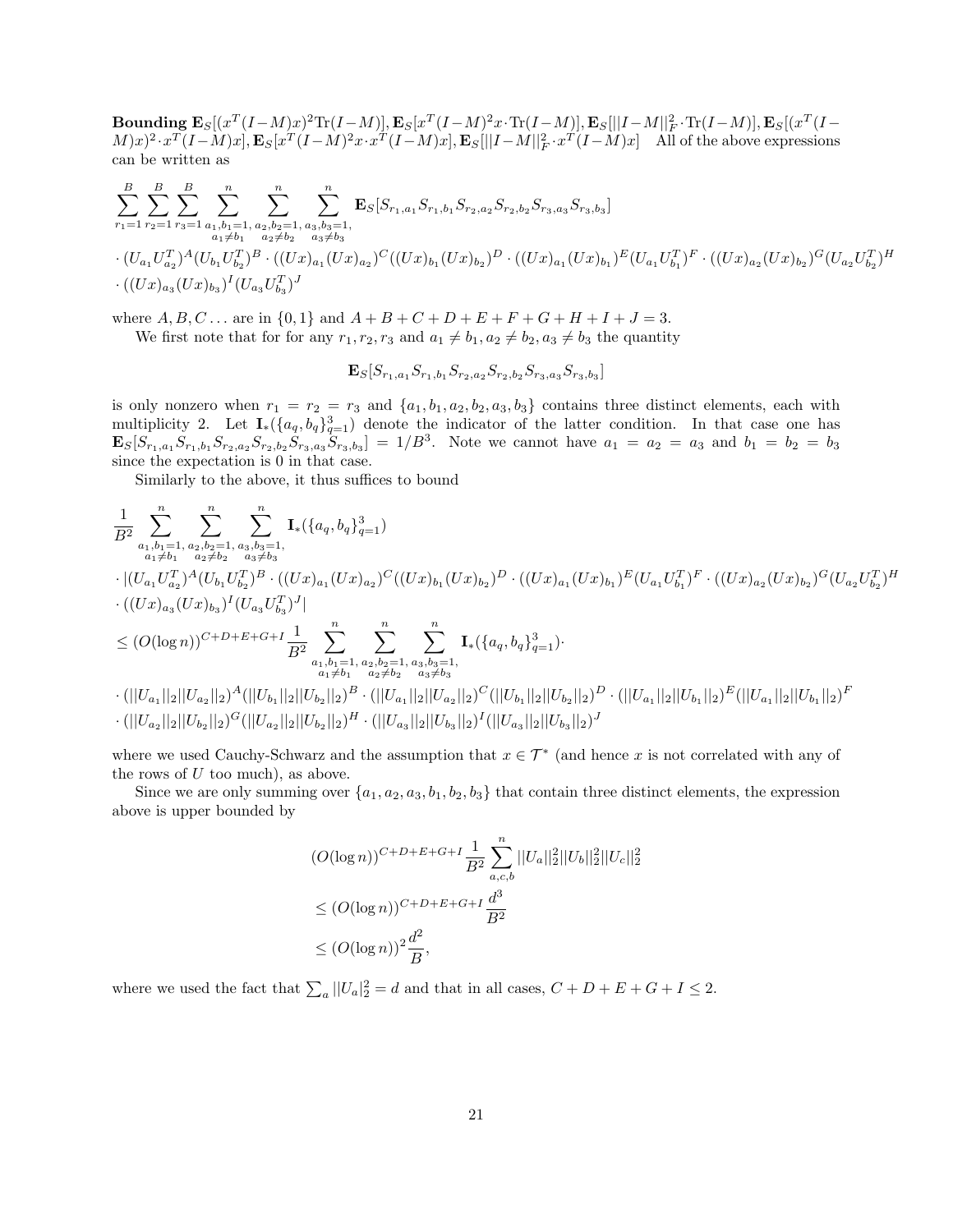**Bounding**  $\mathbf{E}_{S}[(x^T(I-M)x)^2 + x^T(I-M)^2x + ||I-M||_F^2 + (\text{Tr}(I-M))^2)^2]$  All of the pairwise products arising in the expansion of the above expressions can be written as

$$
\sum_{r_1=1}^{B} \sum_{r_2=1}^{B} \sum_{r_3=1}^{R} \sum_{\substack{a_1,b_1=1, a_2,b_2=1, a_3,b_3=1, a_4,b_4=1, a_5,b_6 \ a_2 \neq b_2}} \sum_{\substack{a_3 \neq b_3 \ a_4 \neq b_4}}^{n} \sum_{\substack{a_4,b_4=1, a_4 \neq b_4}}^{R} \mathbf{E}_S[S_{r_1,a_1}S_{r_1,b_1}S_{r_2,a_2}S_{r_2,b_2}S_{r_3,a_3}S_{r_3,b_3}S_{r_4,a_4}S_{r_4,b_4}]
$$
  
\n
$$
\cdot (U_{a_1}U_{a_2}^T)^A (U_{b_1}U_{b_2}^T)^B \cdot ((Ux)_{a_1}(Ux)_{a_2})^C ((Ux)_{b_1}(Ux)_{b_2})^D \cdot ((Ux)_{a_1}(Ux)_{b_1})^E (U_{a_1}U_{b_1}^T)^F \cdot ((Ux)_{a_2}(Ux)_{b_2})^G (U_{a_2}U_{b_2}^T)^H
$$
  
\n
$$
\cdot (U_{a_3}U_{a_4}^T)^{A'} (U_{b_3}U_{b_4}^T)^{B'} \cdot ((Ux)_{a_3}(Ux)_{a_4})^{C'} ((Ux)_{b_3}(Ux)_{b_4})^{D'} \cdot ((Ux)_{a_3}(Ux)_{b_3})^{E'} (U_{a_3}U_{b_3}^T)^{F'} \cdot ((Ux)_{a_4}(Ux)_{b_4})^{G'} (U_{a_4}U_{b_4}^T)^{H'}
$$

,

where  $A, B, C, D, E, F, G, H, A', B', C', D', E', F', G', H' \in \{0, 1\}$  and add up to 4. We now need to consider two cases.

**Case 1:** the number of distinct elements in  $\{a_1, b_1, a_2, b_2, a_3, b_3, a_4, b_4\}$  is four, each occurring with multiplicity 2 (let  $I_*(\{a_q, b_q\}_{q=1}^4)$  denote the indicator of the latter condition) Then

$$
\mathbf{E}_{S}[S_{r_1,a_1}S_{r_1,b_1}S_{r_2,a_2}S_{r_2,b_2}S_{r_3,a_3}S_{r_3,b_3}S_{r_4,a_4}S_{r_4,b_4}]
$$

contributes  $1/B^4$ . In this case the number of distinct elements in  $\{r_1, r_2, r_3, r_4\}$  cannot be larger than 2. It thus suffices to bound

$$
\frac{1}{B^2} \sum_{\substack{a_1, b_1 = 1, a_2, b_2 = 1, a_3, b_3 = 1, a_4, b_4 = 1, a_5 \neq b_4}} \sum_{a_3 \neq b_3}^n \sum_{\substack{a_3 \neq b_4 \\ a_4 \neq b_1}}^n \mathbf{I}_*(\{a_q, b_q\}_{q=1}^4). \n\cdot |(U_{a_1} U_{a_2}^T)^A (U_{b_1} U_{b_2}^T)^B \cdot ((Ux)_{a_1} (Ux)_{a_2})^C ((Ux)_{b_1} (Ux)_{b_2})^D \cdot ((Ux)_{a_1} (Ux)_{b_1})^E (U_{a_1} U_{b_1}^T)^F \cdot ((Ux)_{a_2} (Ux)_{b_2})^G (U_{a_2} U_{b_2}^T)^H \n\cdot (U_{a_3} U_{a_4}^T)^{A'} (U_{b_3} U_{b_4}^T)^{B'} \cdot ((Ux)_{a_3} (Ux)_{a_4})^{C'} ((Ux)_{b_3} (Ux)_{b_4})^{D'} \cdot ((Ux)_{a_3} (Ux)_{b_3})^E' (U_{a_3} U_{b_3}^T)^{F'} \cdot ((Ux)_{a_4} (Ux)_{b_4})^{G'} (U_{a_4} U_{b_4}^T)^{H'}| \n\leq (O(\log n))^2 \frac{1}{B^2} \sum_{\substack{a_1, b_1 = 1, a_2, b_2 = 1, a_3, b_3 = 1, a_4 \neq b_2}}^n \sum_{\substack{a_3 \neq b_3 \\ a_1 \neq b_2}}^n \mathbf{I}_*(\{a_q, b_q\}_{q=1}^4).
$$
\n
$$
\cdot (||U_{a_1}||_2||U_{a_2}||_2)^A (||U_{b_1}||_2||U_{b_2}||_2)^B \cdot (||U||_{a_1}||U_{a_2}||)^C (||U_{b_1}||_2||U_{b_2}||_2)^D \cdot (||U_{a_1}||_2||U_{b_1}||_2)^E (||U_{a_1}||_2||U_{b_1}||_2)^F
$$
\n
$$
\cdot (||U
$$

where we used Cauchy-Schwarz and the assumption that  $x \in \mathcal{T}^*$  (and hence x is not correlated with any of the rows of  $U$  too much), as above.

Since we are only summing over  $\{a_1, a_2, a_3, a_4, b_1, b_2, b_3, b_4\}$  that contain three distinct elements, each of multiplicity two, the expression above is upper bounded by

$$
(O(\log n))^2 \frac{1}{B^2} \sum_{a,b,c,d}^n ||U_a||_2^2 ||U_b||_2^2 ||U_c||_2^2 ||U_d||_2^2
$$
  
\n
$$
\leq (O(\log n))^2 \frac{d^4}{B^2}
$$
  
\n
$$
\leq (O(\log n))^2 \frac{d^2}{B},
$$

where we used the fact that  $\sum_{a} ||U_a|_2^2 = d$ .